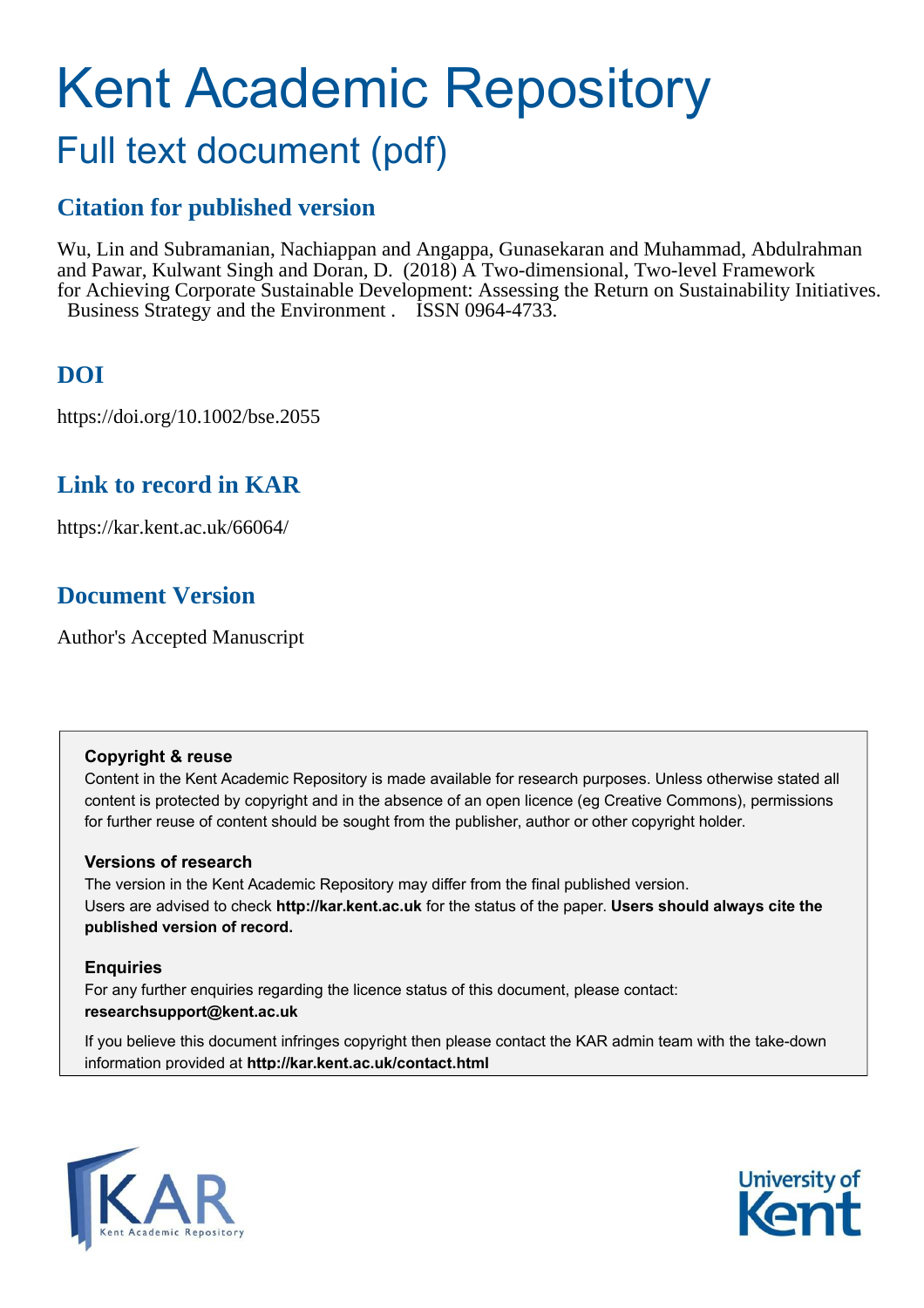## **A Two-dimensional, Two-level Framework for Achieving Corporate Sustainable Development: Assessing the Return on Sustainability Initiatives**

#### **Abstract**

Sustainability studies in operations management have reported the positive effects of lean, green, and social management systems on various dimensions of a firm's sustainability performance. However, despite its high importance and relevance, the time dimension of sustainability has not been systematically considered. This paper recategorizes the well-identified sustainability initiatives based on a time dimension and empirically validates the categorization. Structural equation modeling (SEM) analyses were performed using data collected from 284 Chinese automotive firms. The results suggest that various lean and reactive green practices can be categorized as "short-term sustainability initiatives" because the effects of implementing these practices can be seen in a short period of time. Specifically, the benefits of implementing short-term sustainability initiatives can be further strengthened and reinforced in the long run by implementing corporate social responsibility (CSR) practices. In addition, our findings also demonstrate that to fully realize the potential associated with CSR practices, firms need to be long-term oriented and adopt a wait and watch approach.

**Keywords:** Sustainability/sustainable development, sustainability performance measurement, structural equation modeling (SEM)

#### **1. Introduction**

Sustainability has been an important topic in business practice and in academia (Linton et al., 2007). The importance of sustainability considerations in the corporate sector is well evidenced by the voluntary development of a range of sustainability initiatives by and for corporations (Lozano, 2012). These voluntary initiatives include cleaner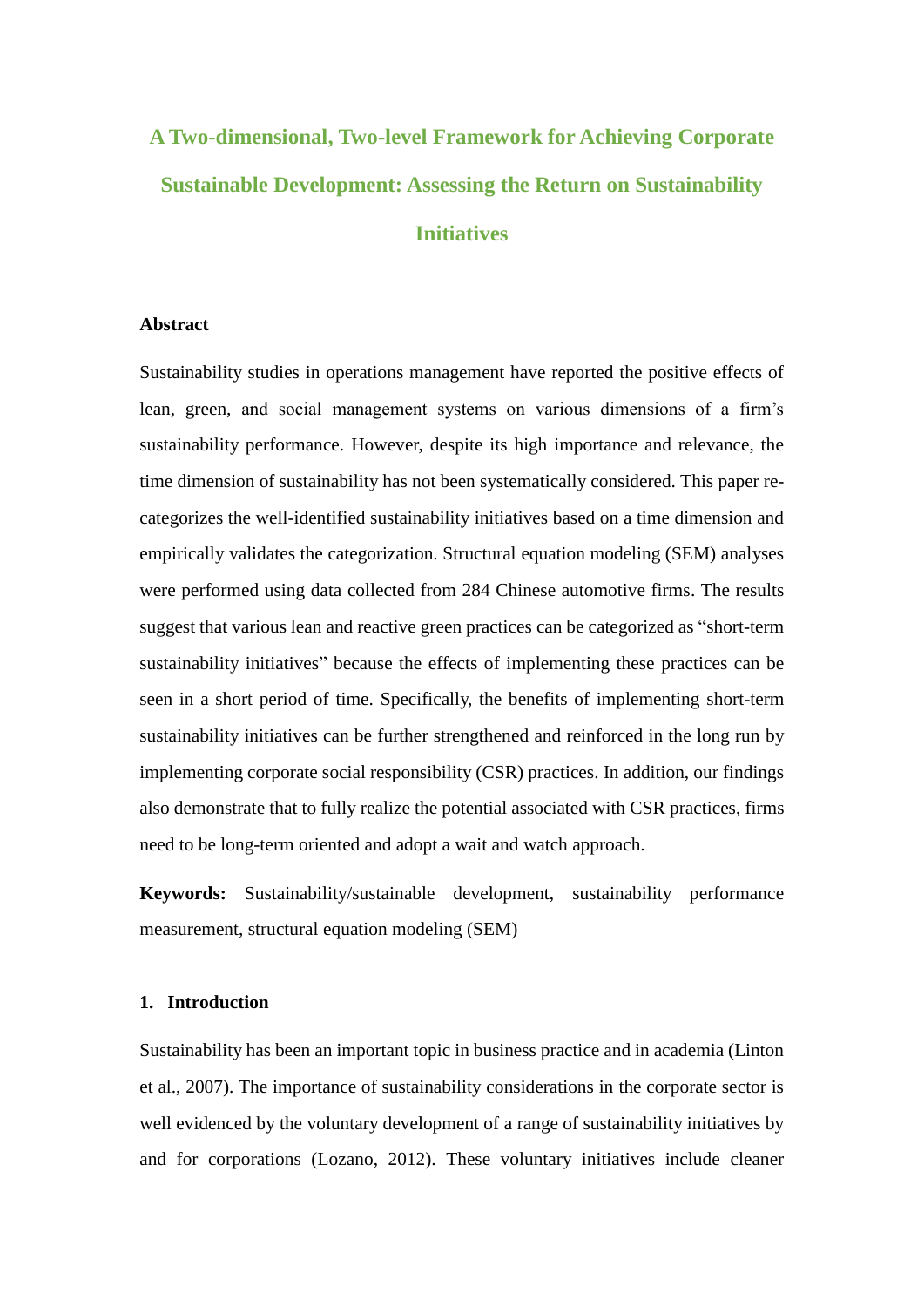production, corporate citizenship, and corporate social responsibility, among others (Lozano, 2012). From an academic perspective, researchers have committed significant attention to the examination of the effects of sustainability initiatives on a range of performance dimensions (Gimenez et al., 2012; Schrettle et al., 2014), and have found mixed results (Schrettle et al., 2014).

Firms are always facing resource constraints, which forces them to be strategically selective in adopting sustainability initiatives. On the one hand, firms attempt to secure benefits by investing in sustainability initiatives that can bring immediate effects. On the other hand, with an increasing level of sustainability consciousness in society, firms cannot afford to overlook future prosperity. Therefore, most firms are faced with the strategic challenge of maximizing short-term benefits while paving the way for future development. Firms are therefore facing a difficult task of finding ways to maintain a proper balance between these two competing tasks.

Although the relationship between sustainability initiatives and different dimensions of firm performance has been extensively studied, the time dimension of sustainability has not been adequately addressed. This paper aims to fill this important research gap by re-categorizing the well-acknowledged sustainability initiatives based on the length of time needed for such practices' potential benefits to be realized. Based on the categorization of practices and performance measures, a two-dimensional, twolevel sustainability framework incorporating both short- and long-term dimensions of sustainability is developed.

This paper proceeds as follows. Through a systematic review of the sustainability literature, Section 2 summarizes the theoretical basis of the sustainability framework we aim to develop, as well as the well-acknowledged sustainability practices. Hypotheses are then developed for empirical testing. Following that, Section 3 introduces the research methodology and the survey background. Data analysis and results are also presented. Based on the previous sections, Section 4 holds a discussion on the research findings. The last section, Section 5, talks about the implications and contributions of the study, and concludes the paper with limitations and possible future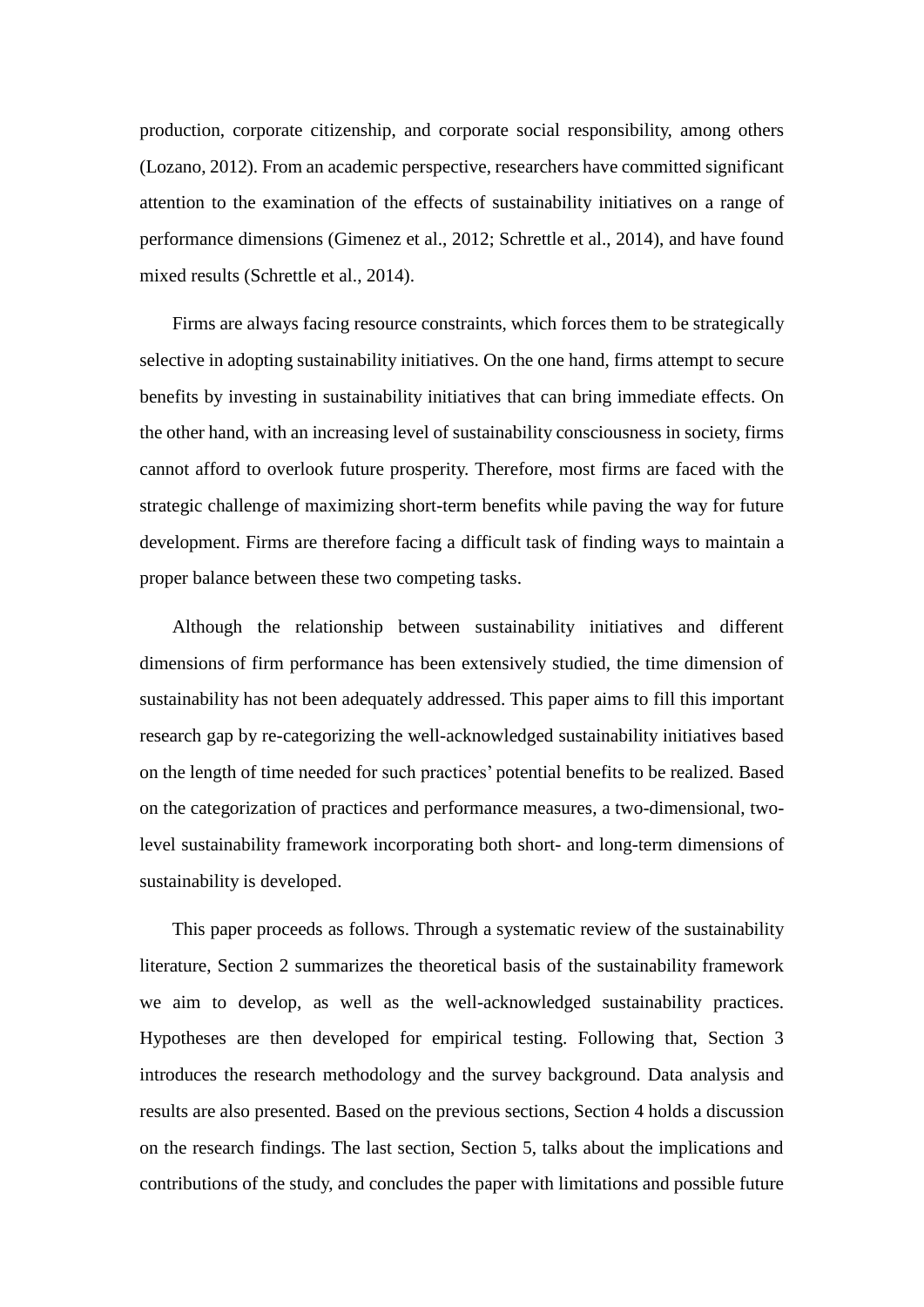research directions.

#### **2. Theoretical background**

#### **2.1. Sustainability/sustainable development and the time dimension**

The World Commission on the Environment and Development (WCED) broadly defines sustainability as "development that meets the needs of the present generation, without compromising the ability of future generations to meet their own needs" (WCED, 1987). Since the WCED's definition, sustainability has gained attention from business practitioners. Accordingly, corporate sustainability is defined as "development that meets the needs of a firm's direct and indirect stakeholders (such as shareholders, employees, clients, pressure groups, the local communities, etc.), without compromising its ability to meet the needs of future stakeholders" (Dyllick and Hockerts, 2002). A sustainable company is therefore one that is able to generate profit for its shareholders while protecting the natural environment and society. This explains the commonly acknowledged three dimensions of sustainability: environmental integrity, economic prosperity, and social equity (Bansal, 2005). According to Bansal (2005), sustainability can only exist at the intersection of these three dimensions. Based on the three-dimensional perspective, corporate sustainability is viewed as the triple bottom line (3BL) (Elkington, 1998). A truly sustainable organization is expected to be able to address the economic, environmental, and social requirements simultaneously (Elkington, 1998), which is a highly complex situation full of tension (Hahn et al., 2014).

The three-dimensional perspective has thus far dominated management sustainability research. Researchers focus on the environmental or social dimension to identify its relationship with the economic dimension (Gimenez et al., 2012). A key issue with regard to the three-dimensional perspective of sustainability in academic research is that the future is not considered. For example, when studying the impact of sustainability initiatives on firm performance, researchers tend to overlook the time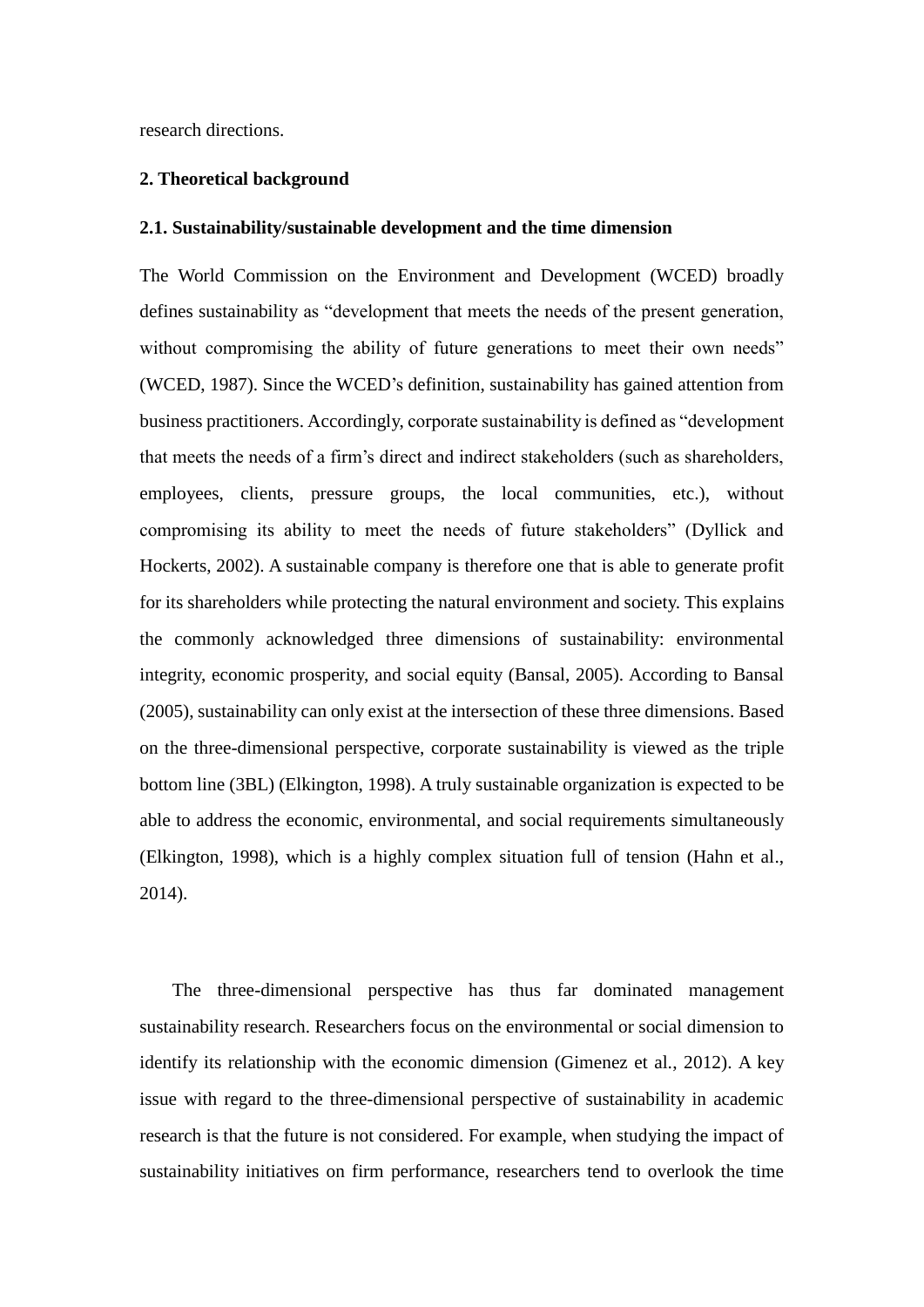length required for the impact to be realized. In the business context, any practice requiring a long run before a positive effect on performance can be realized is not likely to be a strong motivation for a firm to invest resources to implement. It is within this background that this study aims to develop a novel framework, one where time is a major factor to be considered in sustainability-related organizational decision-making.

The importance of the time dimension in sustainability has been recognized (Dyllick and Hockerts, 2002; Hörisch et al., 2014; Lozano et al., 2015). Dyllick and Hockerts (2002) suggest that a two-dimensional perspective consisting of short-term survival and long-term prosperity is important to understanding the concept of sustainability. Similarly, Lozano et al. (2015) propose that sustainability should be a four-dimensional construct by including the time dimension. Hörisch et al. (2014) acknowledge the necessity for the co-existence of both short-term and long-term perspectives in a sustainable enterprise. A truly sustainable organization is capable of "addressing short-term as well as long-term problems and to offer companies shortterm as well as long-term potentials and opportunities" (Hörisch et al., 2014, p.333). Implementing both short-term and long-term sustainable initiatives allows firms to effectively increase short-term earnings, and at the same time, protect the environment and their social integrity (Chang and Kuo, 2008). A recent empirical study conducted in the Malaysian manufacturing sector found that not all sustainable manufacturing practices have immediate positive effects on the three dimensions of sustainability performance (Abdul-Rashid et al., 2017), indicating a need to include a time dimension in future empirical studies on sustainability. However, how it can be included remains a challenge for researchers, and our study aims to narrow this gap.

Literature suggests different perspectives from which corporate sustainability has been seen (Moon et al., 2014). For example, Hahn et al. (2010) hold a trade-off viewpoint that acknowledges tensions among the three dimensions of sustainability and emphasizes that firms will need to make careful decisions on which dimension to achieve at the expense of others when they implement sustainability programs. On the other hand, a large body of studies on the so-called business case for sustainability take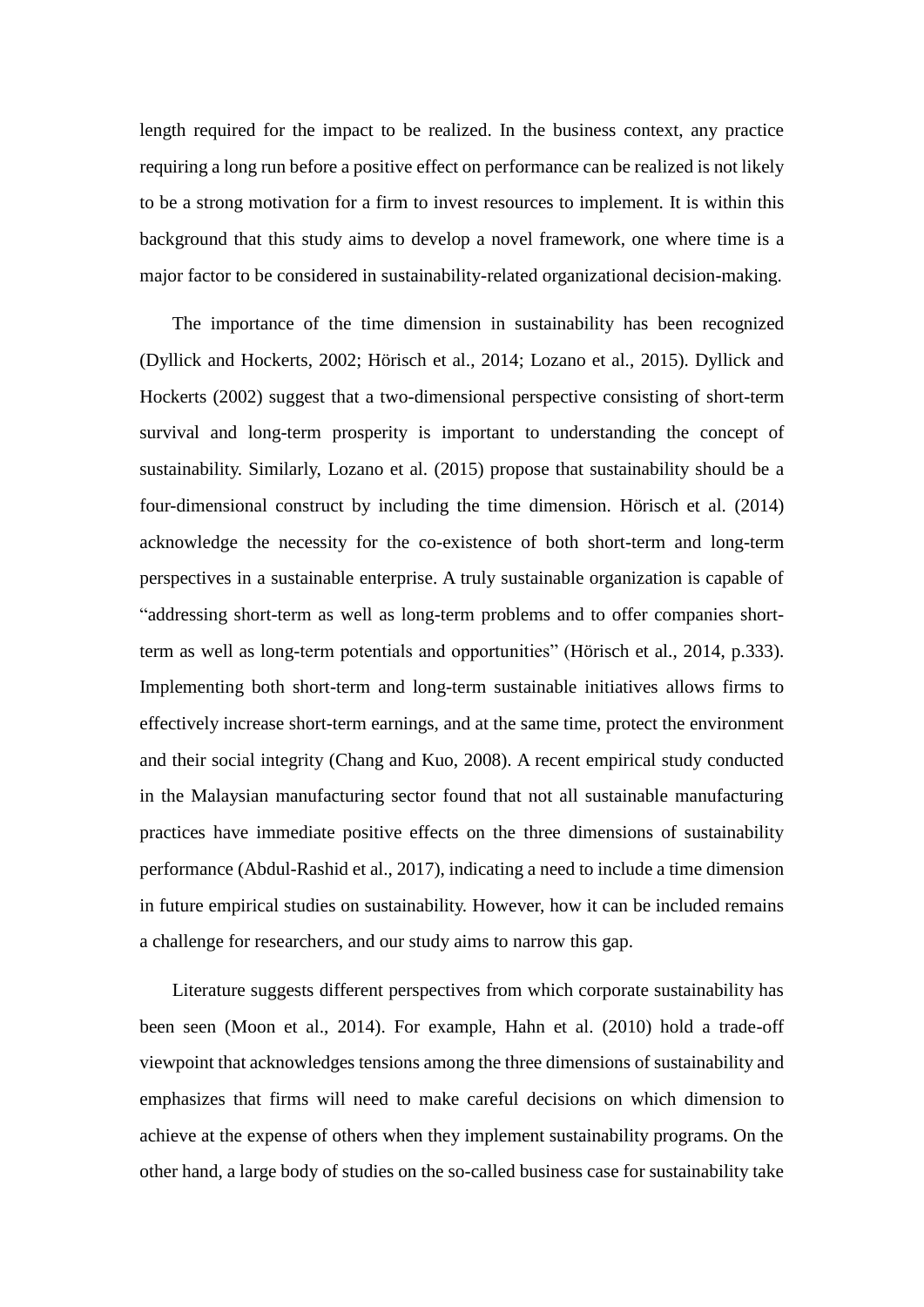a win-win perspective that holds that true sustainability can only be found in the intersection of the economic, environmental, and social dimensions of sustainability (Hart and Milstein, 2003; Kurapatskie and Darnall, 2013). However, a fact that seems not to be fully addressed by either approach to understanding sustainability is that the positive effect of some sustainability activities on performance occurs over time. Therefore, when a particular sustainability practice does not appear to contribute to firm's performance immediately after its implementation, it does not emphatically imply that such practice is of no value in terms of sustainability. It simply implies that the effect is premature now and can only be realized in the long run upon maturity. It is based on this that we propose the time dimension of sustainability be taken into consideration in sustainability-related studies.

#### **2.2. Theoretical background**

This study aims to establish a two-dimensional, two-level sustainability framework that incorporates both short- and long-term sustainability activities and performance. This new sustainability framework has a solid theoretical basis. "Two-dimensional" means that both short- and long-term sustainability practices and performance are considered, which is supported by the Chinese traditional philosophy of Yinyang as well as organizational ambidexterity. "Two-level" refers to the direct impact of sustainability practices on performance, supported by the practice-based view (PBV) of the firm. The theoretical basis of the new sustainability framework is summarized in Table 1.

| <b>Definition and theory</b> | <b>Two dimensions</b>         | <b>Two levels</b>            |
|------------------------------|-------------------------------|------------------------------|
| What does it mean?           | (1) Short-term sustainability | (1) Sustainability practices |
|                              | (2) Long-term sustainability  | (2) Sustainability           |
|                              |                               | performance                  |
| Theoretical basis?           | Yinyang philosophy            | The practice-based view      |
|                              | Organizational ambidexterity  | (PBV)                        |

Table 1: The two-dimensional, two-level sustainability framework

#### 2.2.1. The practice-based view (PBV)

The sustainability initiatives discussed in this study are "practices" in nature. According to Wu et al. (2010), practices are like recipes: They are publicly available standard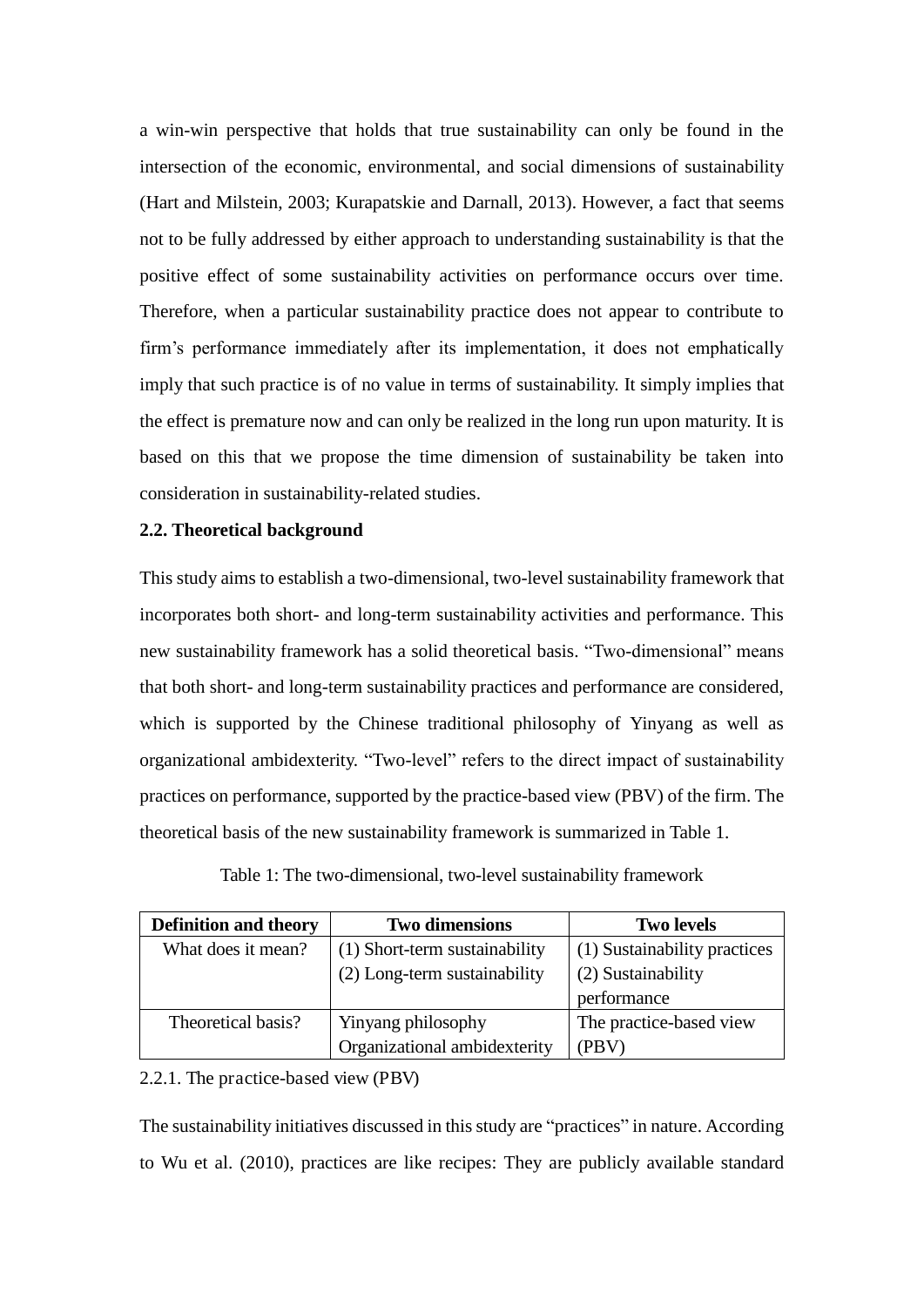procedures to which firms have equal access. The varying levels of implementation of the same practice by different firms reflects different degrees of resource commitment and capabilities. A large body of operations management (OM) literature provides empirical evidence that the effective implementation of some practices leads to tremendous performance improvement (Yang et al., 2011; Hajmogammad et al., 2013). In the context of OM research, Bromiley and Rau (2014) believe that a practice-based view (PBV) is more applicable than the resource-based view (RBV), as the former depicts a direct relationship between practices and performance. As pointed out by Bromiley and Rau (2016, p. 101), "due to bounded rationality, firms often do not know of and/or do not use all the techniques that might benefit them." Consequently, performance can be partially explained by "imitable activities or practices, often in the public domain, amendable to transfer across firms" (Bromiley and Rau, 2014, p. 1249). This study develops the PBV in a specific context of sustainability with an additional element of time, and the PBV supports the "two-level" aspect of the sustainability framework.

#### 2.2.2. Yinyang philosophy and organizational ambidexterity

Categorizing practices or performance into two levels in this study is based on traditional Chinese Yinyang philosophy and the important business strategy concept of organizational ambidexterity. Based on the ambidextrous thinking of both theories, short-term sustainability and long-term sustainability should coexist in any organization, and they complement and reinforce each other.

#### 2.2.2.1. Yinyang philosophy

Figure 1 symbolizes Yinyang thinking. The overall circle, made up of black and white, represents everything in the world. The black half is called Yin and the white half Yang. Yin and Yang are two opposite cosmic energies, with Yin being feminine in nature and Yang masculine (Fang, 2011). Examples of Yin include women, the moon, night, weakness, darkness, softness, etc. On the contrary, men, the sun, day, strength, brightness, and hardness belong to Yang energies. There is a black dot in the white area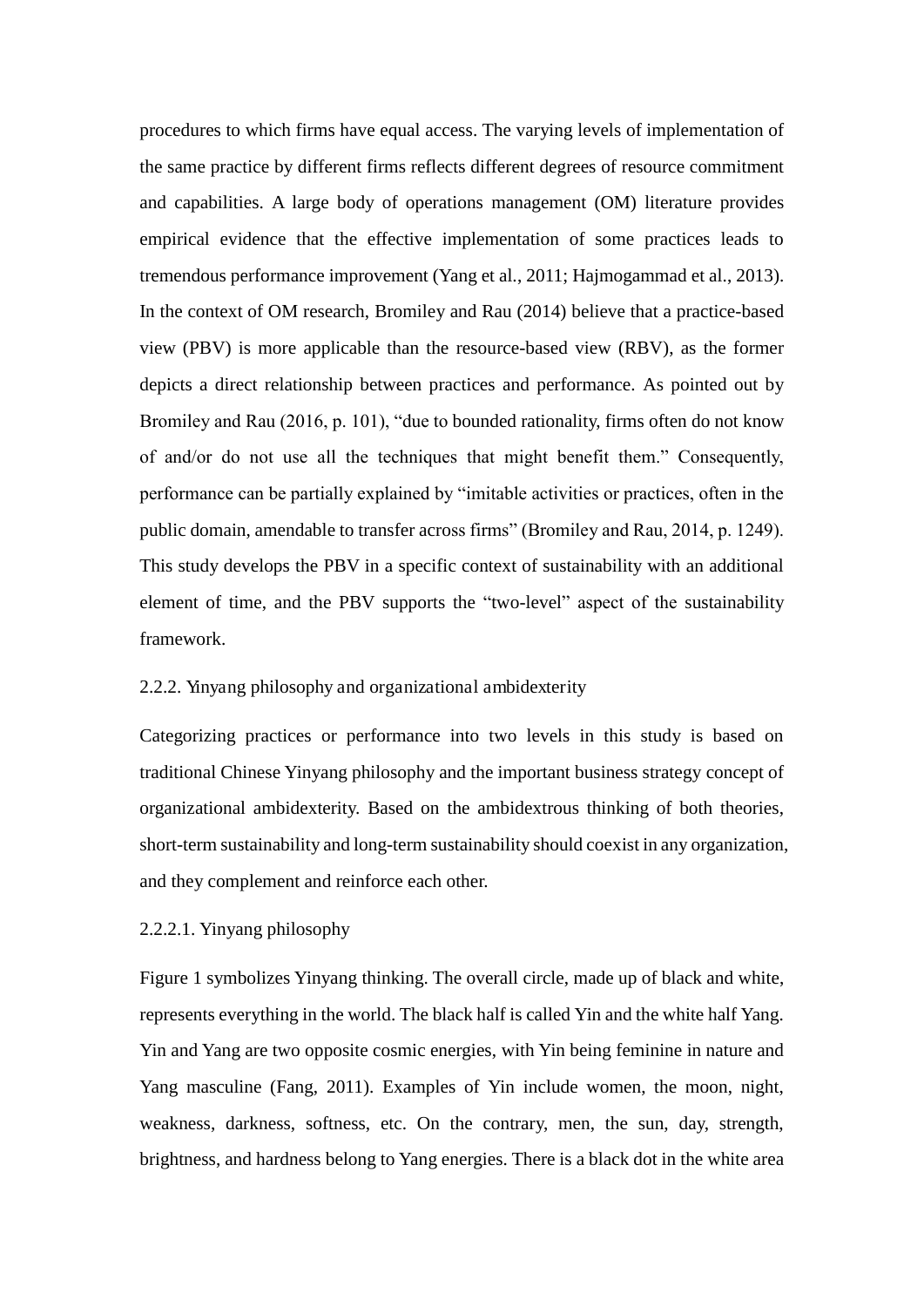and a white dot in the black area, meaning that each of them exists in the other and they both coexist with everything in the world. The curved line between Yin and Yang indicates that there is no absolute separation between them. The curve creates a dynamic feel, meaning that Yin and Yang keep changing to the form of each other (Fang, 2011).

The Yinyang perspective "integrates 'either/or' with 'both/and' for permanent 'either/and' in relative terms" (Li, 2012, p.865). According to Fang (2011), the Yinyang principle suggests three philosophical underpinnings: 1) Yin and Yang coexist in everything, and everything embraces Yin and Yang; 2) Yin and Yang complement and reinforce each other; and 3) Yin and Yang exist within each other and interplay with each other to form a dynamic and paradoxical unity.

In the context of sustainability, long- and short-term practices can be represented by Yin and Yang. They coexist in all organizations, competing with each other for resources. Since it is usually easier for firms to see the benefits of implementing shortterm sustainability practices, they tend to focus most of their resources on such practices and neglect the long-term ones. However, with the development of sustainabilityrelated regulations and increasingly conscious consumers, firms cannot afford to completely ignore long-term sustainability. As a result, how to balance short- and longterm sustainability like Yin and Yang to maintain a dynamic equilibrium is a challenge for firms.



**Figure 1: Yinyang representation** 

2.2.2.2. Organizational ambidexterity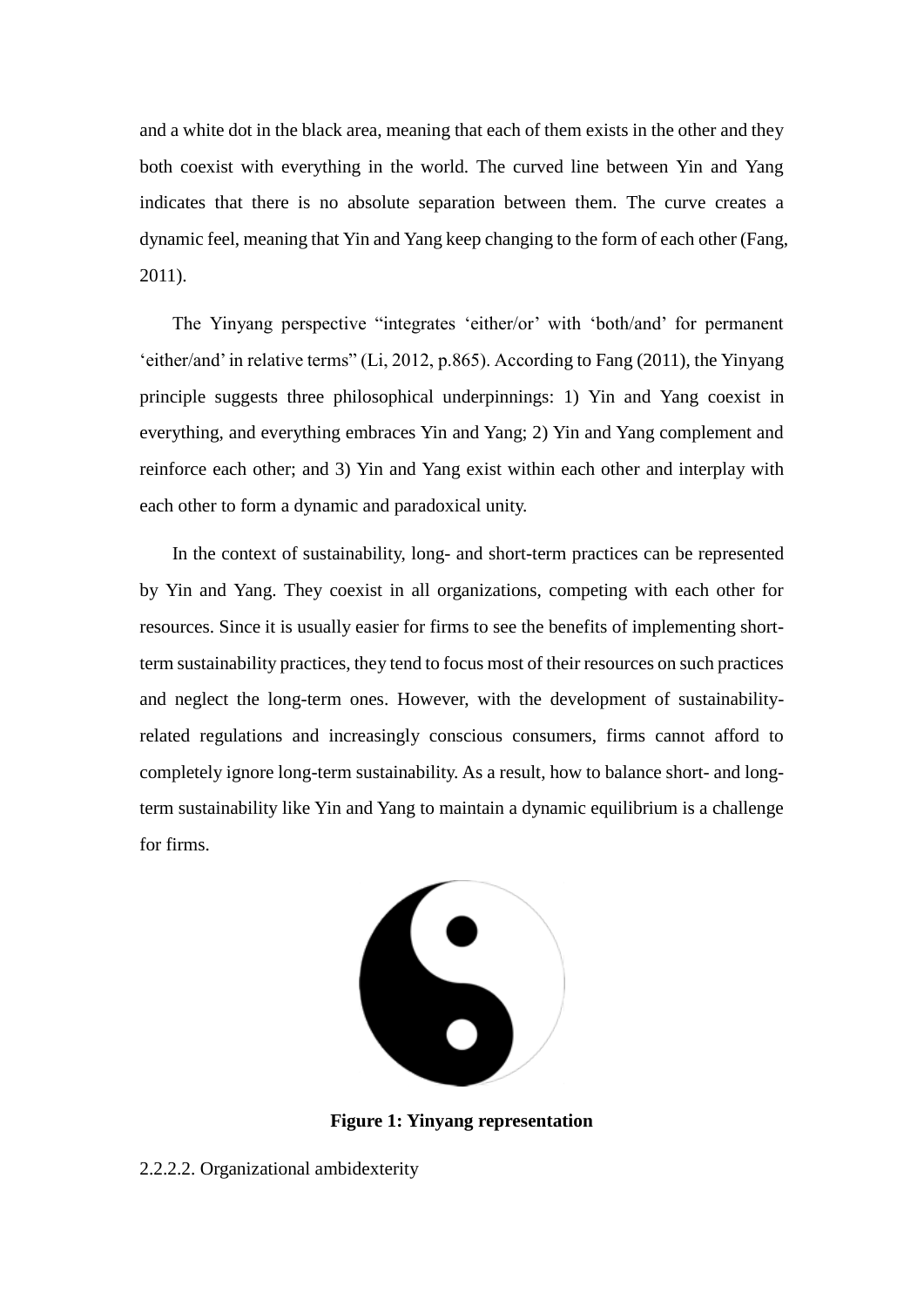The central idea of organizational ambidexterity is that successful firms tend to be ambidextrous, which means that they are able to effectively exploit their current resources and capabilities to achieve short-term benefits not at the expense of long-term prosperity (Raisch and Birkinshaw, 2008). The origin of the concept is traced back to the early 1990s, when March (1992) first discussed explorative and exploitive activities in the context of organizational learning. In addition to organizational learning, so far, organizational ambidexterity has been widely studied in the contexts of innovation, organizational adaptation, strategic management, and organizational design (Raisch and Birkinshaw, 2008). However, less attention has been focused on sustainabilityrelated organizational ambidextrous activities, especially when a time dimension is considered.

Organizational ambidexterity fits the context of sustainability (Du, Pan, and Zuo, 2013; Hahn el al., 2016). Previous studies tend to perceive economic sustainability as a competing task of environmental and social sustainability (Du, Pan, and Zuo, 2013). In this study, we view the three dimensions of sustainability as crucially important for the firm, and the competing elements being short- and long-term gains associated with different practices. Thus, short-term sustainability practices are less risky, smaller-scale improvements that are built on the firm's existing capabilities. Firms tend to find it easier to embrace these activities because they can easily justify the implementation, as these activities are closely related with production and competitive objectives (Searcy, 2016). The benefits of implementing such practices are relatively predictable and certain. On the other hand, long-term sustainability practices are more radical changes to what has been happening in the organizations, and the benefits associated are not foreseeable. Both types of practices are needed for firms to secure quick gains while paving ways for future prosperity.

Corporate sustainability, the Yinyang perspective, and organizational ambidexterity share some common features, of which the most critical one is the paradoxical thinking embedded. Under the philosophical guidance of Yinyang, organizations should consider properly balancing the short- and long-term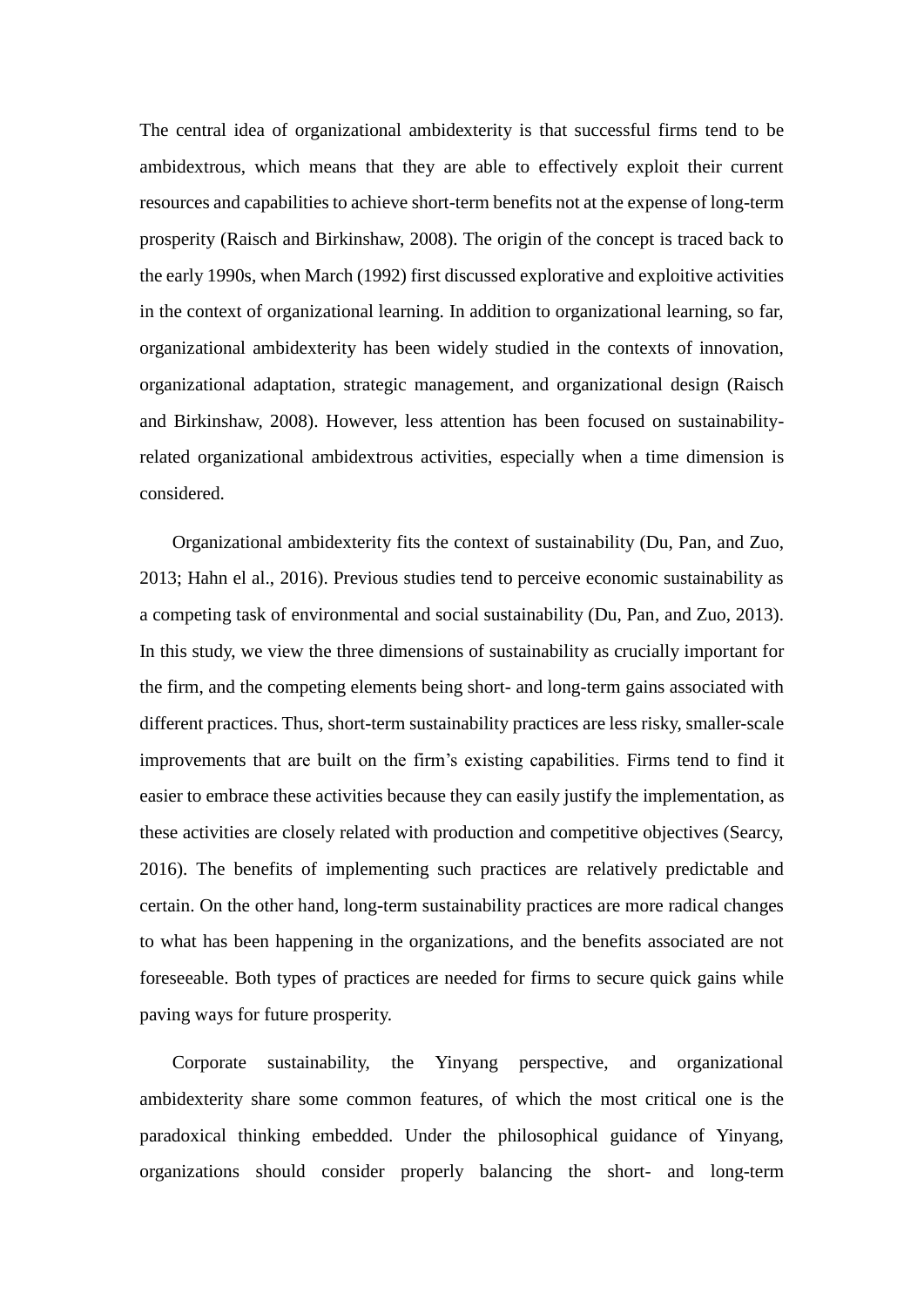sustainability initiatives for better performance.

#### 2.2.3. Categorization of sustainability practices

Several ways of categorizing corporate sustainability activities have been developed by previous studies. A widely used one is based on the 3BL perspective, where sustainability practices are seen as environmental and/or socially responsible practices (Pullman et al., 2009; Gimenez et al., 2012). More recently, based on the extent of improvements required, Kurapatskie and Darnall (2013) categorize sustainability activities into lower-order and higher-order practices. This categorization is built on Hart and Milstein (2003), with lower-order sustainability activities including pollution prevention and product stewardship and higher-order activities referring to clean technology and community focus (Kurapatskie and Darnall, 2013). Empirical findings from this study suggest that higher-order sustainability activities bring firms a higher average level of financial return (Kurapatskie and Darnall, 2013).

Similarly based on different objectives, Maletic, Maletic, and Comiscek (2016) distinguish two types of sustainability practices: sustainability exploitation and sustainability exploration. While the former is defined as "practices aimed at making an organization more efficient through incremental improvements in processes and outputs," the latter refers to practices "challenging existing sustainability solutions with innovative concepts and developing capabilities and competencies for sustainabilityrelated innovation (Maletic, Maletic, and Comiscek, 2016, p.159). In this study, country of origin was found to influence the impact of sustainability practices on performance.

Our way of categorizing sustainability practices is based on the previous categorizations. The difference lies in the time dimension. A detailed explanation of the categorization is given below.

2.2.4. Defining short- and long-term sustainability initiatives and performance

In this study, we define short-term sustainability initiatives as practices whose appropriate implementation results in relatively quick benefits to the implementing firms. Thus, firms easily embrace and adopt such practices, because the desired benefits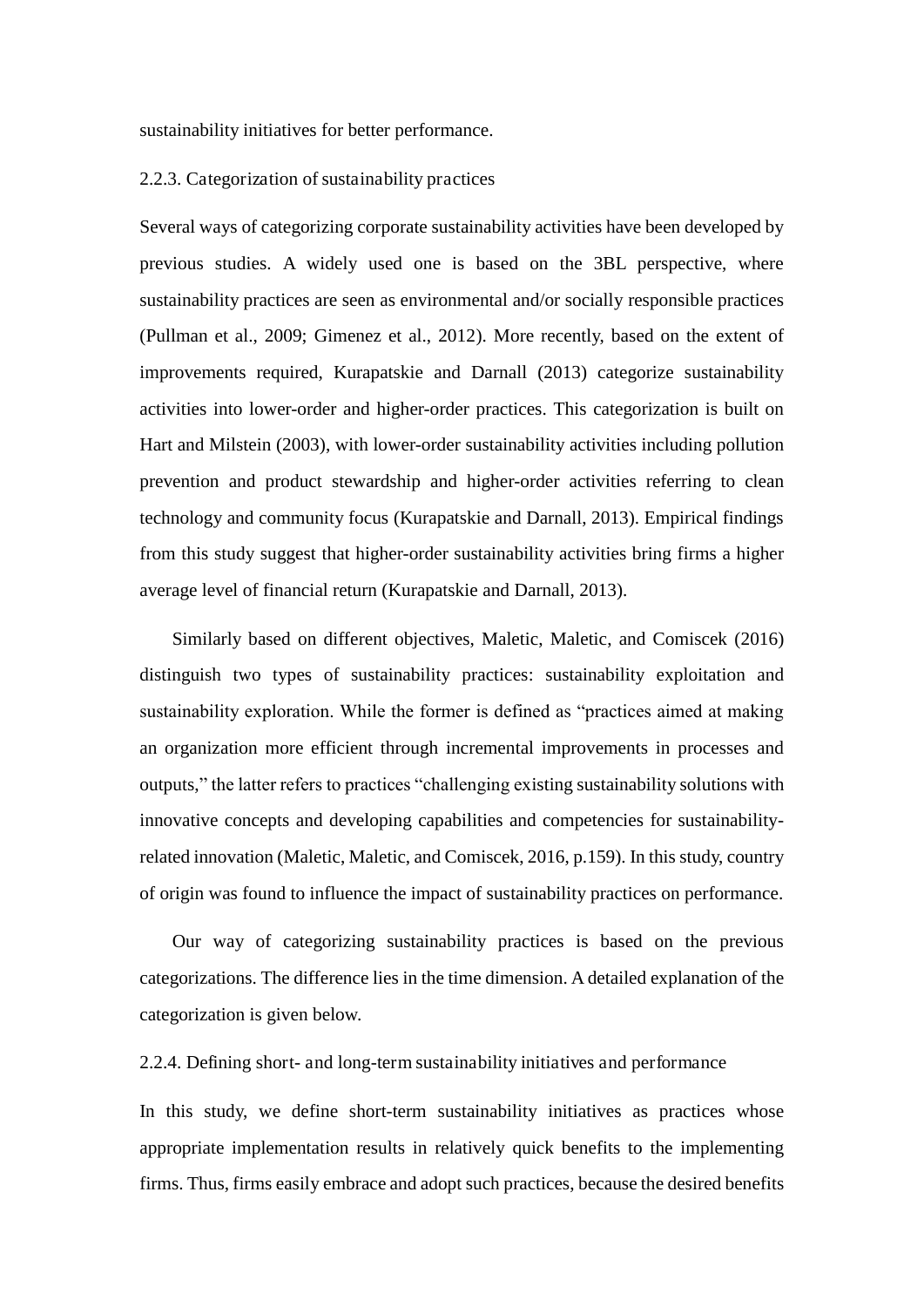of these initiatives can be realized in shorter periods of time and with less risk compared with other sustainability initiatives. Among the widely accepted sustainability initiatives, we found from literature that lean management practices and reactive environmental management practices are able to contribute to corporate performance in a shorter period of time.

Ahi and Searcy (2013) point out that a long-term focus is a crucial characteristic of business sustainability, which means that truly sustainable organizations never neglect long-term sustainability. Unlike short-term sustainability initiatives, long-term sustainability initiatives usually do not result in immediate realization of set objectives and goals (Wagner and Schaltegger, 2004; Ameer and Othman, 2012). Instead, it takes time and effort for firms to realize the desired effects of long-term sustainability practices implementation, and the process of realization involves a high level of uncertainty (Wang and Bansal, 2012). Based on literature, we found that proactive environmental management practices and socially responsible initiatives have such a tendency in affecting corporate sustainability performance (Wagner and Schaltegger, 2004; Ameer and Othman, 2012).

So far, the time dimension of sustainability has not been reflected by the performance indicators used in existing studies. Our study is built on the existing 3BL performance measures, but the measurement items are re-categorized based on a consideration of time. Accounting-based measures, such as return on assets (ROA) and return on sales (ROS), are appropriate to measure short-term financial performance because they indicate the efficiency of firms at using assets to create value, which reflects internal performance rather than external perceptions of performance (Inoue and Lee, 2011; Endrikat et al., 2014). Another aspect of short-term sustainability performance is compliance with environmental and safety regulations, as they affect firms' ability to survive.

On the other hand, according to Inoue and Lee (2011) and Endrikat et al. (2014), long-term financial performance can be best captured by market-based measures like Tobin's q, which estimates firms' future prospects, reflecting the notion of external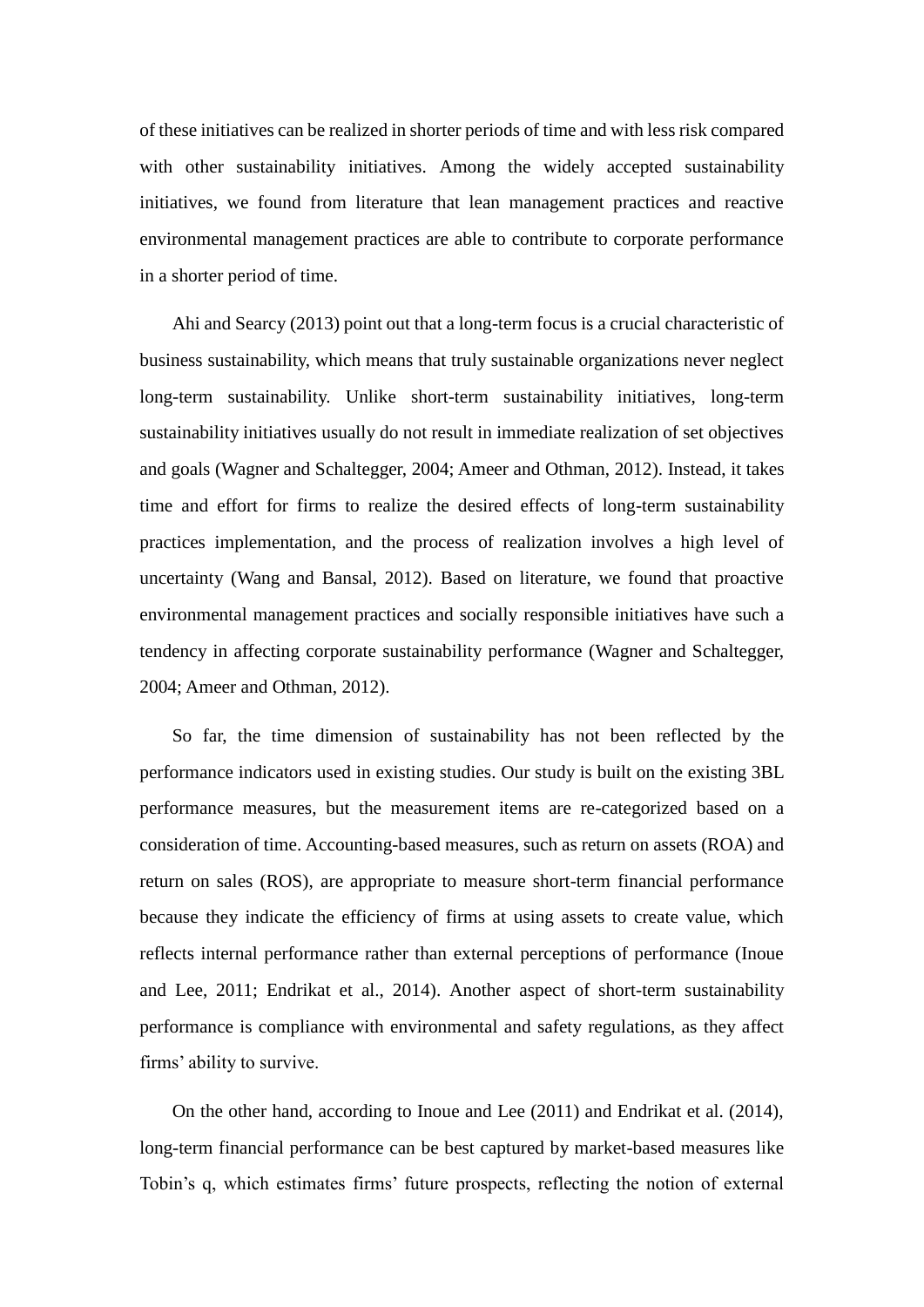stakeholders. In addition to long-term economic performance, indicators also include the reduction of emissions, sewage, and energy consumption, and the improvement of stakeholder satisfaction and relations (Abdul-Rashid et al., 2017).

#### **2.3. Hypothesis development**

#### 2.3.1. Short-term sustainability initiatives and performance

As summarized above, in this study, short-term sustainability practices mainly include lean management practices and reactive environmental management practices. The positive link between various lean practices and a firm's financial performance has been widely confirmed. Theoretically, lean practices enhance a firm's profit by systematically reducing waste from its operations and increasing its efficiency (Shah and Ward, 2003; Yang et al., 2011; Khanchanapong et al., 2014). Specifically, lean practices lower production costs and lead times and enhance process flexibility and quality performance by reducing process variability, scrap, and rework time (Ward and Zhou, 2006; Bortolotti et al., 2015). Labor productivity can also be enhanced by the implementation of the human aspect of the lean system (Lewis, 2000; Shah and Ward, 2003). The combination of lean practices and human resource practices, such as training and praise for successful lean milestones achieved, yields better performance results (Rodriguez et al., 2015).

Taiichi Ohno, who introduced the concept of TPS to the world, defined waste as anything that does not add value (Heizer and Render, 2006). Specifically, he identified seven categories of waste from production: overproduction, queues, transportation, inventory, motion, over-processing, and defective product (Heizer and Render, 2006). Lean production, as a collection of just-in-time (JIT), total productive maintenance (TPM), total quality management (TQM), human resource management (HRM), and many other tools and practices, aims to eliminate these forms of waste and to continue to make improvements. Firms will not gain optimal performance results if they implement these bundles of practices in isolation (Khanchanapong et al., 2014). JIT can solve the problems of overproduction, work-in-process inventory, unneeded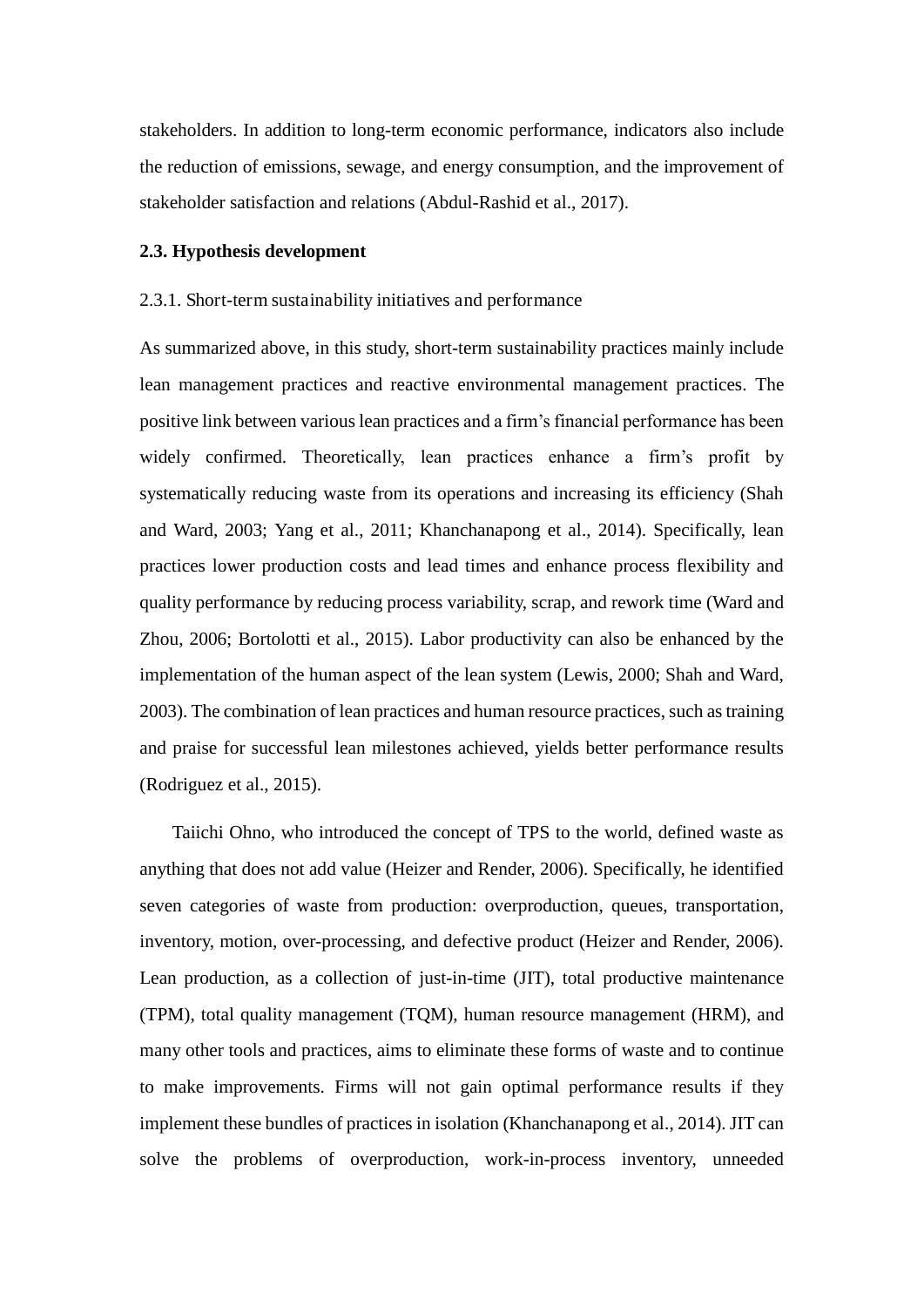transportation, and queues by supplying the customer with the product they want at the time they want it, in the amount they want, thus reducing inventory cost (Demeter and Matyusz, 2011; Khanchanapong et al., 2014). The benefits of JIT include low costs and rapid response (Heizer and Render, 2006). TPM, as an approach to ensure fluent and reliable production, results in high utilization of equipment, tight scheduling, minimum inventory, and consistent quality demand reliability (Heizer and Render, 2006). It eliminates wastes of time and material from facility breakdown or workers' inappropriate operations and maximizes facility effectiveness throughout the entire life of the product (Demeter and Matyusz, 2011). TQM mainly aims to continuously improve and sustain quality products and processes (Demeter and Matyusz, 2011). Due to the importance of employees to organizations and the emphasis put on teams, HRM is supportive of the above three bundles (Demeter and Matyusz, 2011). All four bundles of lean practices have a central aim: to eliminate any form of waste; to lower costs; and to increase operational efficiency, each of which ultimately result in higher profitability.

Another element of short-term sustainability initiatives is reactive, basic-level environmental practices. Nowadays, both national and regional level environmental and safety regulations force firms to adopt reactive green and safety practices. According to Laosirihongthong et al. (2013), in Thailand, manufacturers place heavier emphasis on reactive environmental practices than on proactive practices, and the implementation of reactive environmental practices results in a significant improvement of short-term sustainability performance. As suggested by Sharma and Vredenburg (1998), the main benefit associated with the implementation of reactive environmental and safety practices is reduced risk of environmental accidents and fines. Combining various lean practices and the reactive environmental practices as shortterm sustainability initiatives, the first hypothesis is proposed as follows:

**H1:** The implementation of short-term sustainability practices has a positive and significant effect on the short-term sustainability performance of the firms.

As management systems, in addition to the short-term benefits, lean and green initiatives are believed to contribute to the long-term sustainability performance of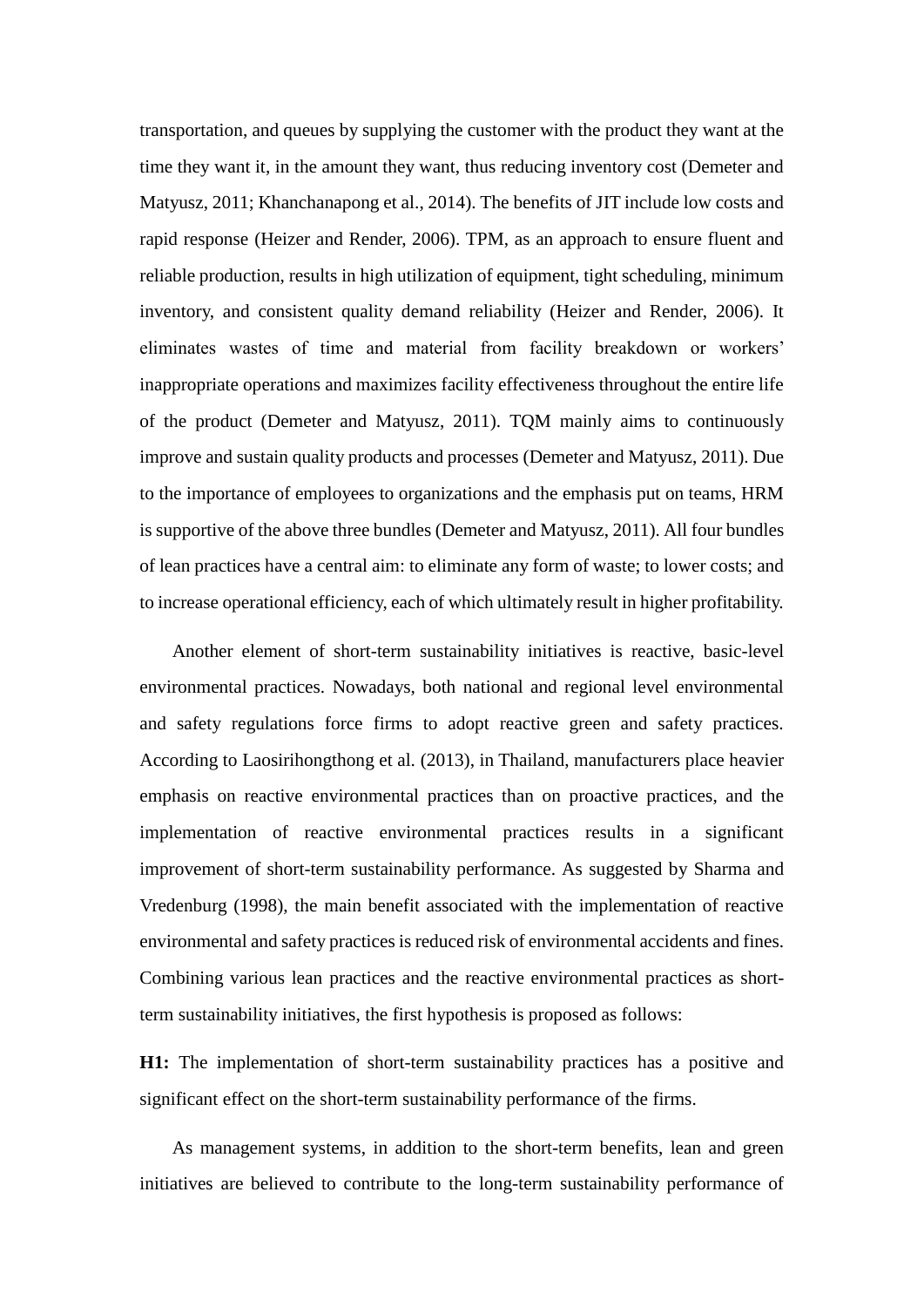firms. Short-term sustainability initiatives are not isolated practices, and the effect can be optimized when various practices are implemented in a proper and mutually facilitating way. In other words, the total effect can exceed the sum of individual effect when the so-called synergy is realized. For example, Galeazzo et al. (2014) found that the simultaneous implementation of lean and green practices maximizes the synergistic effects on a firm's financial and environmental performance. Similarly, Ng et al. (2014) provide empirical evidence that the simultaneous implementation of lean and green practices yields better performance outcomes than the sole implementation of each of them. Apart from the synergistic effect of different practices, each of the shortterm sustainability practices has long-term effects on performance through various mechanisms. According to previous studies, both internal and supply chain environmental actions are found to have a positive impact on each of the 3BL through waste minimization and cost savings from resource reduction and efficiency (Gimenez et al., 2012; De Giovanni and Vinzi, 2012). Similarly, Hofer et al. (2012) found that the implementation of lean practices contributes to long-term financial performance, partially through enhanced inventory leanness. Thus, the long-term benefits associated with implementation are a result of the continuously realized synergetic effects of the practices and the accumulated short-term effects. The better and deeper a company is involved in short-term sustainability programs, the more benefits it achieves, because there will always be room for improvement.

Apart from the long-term financial and operational benefits, the successful implementation of short-term sustainability practices improves the non-financial aspects of long-term sustainability performance. Short-term sustainability practices enhance employee and customer satisfaction by HRM, TPM, and TQM programs (Sarkis et al., 2010; Martinez-Jurado and Moyano-Fuentes, 2014). Short-term sustainability practices strengthen stakeholder relations and enhance corporate image by engaging in responsible and fair transactions, complying with environmental regulations, and systematically reducing waste and pollution. As a result, this study proposes the following hypothesis: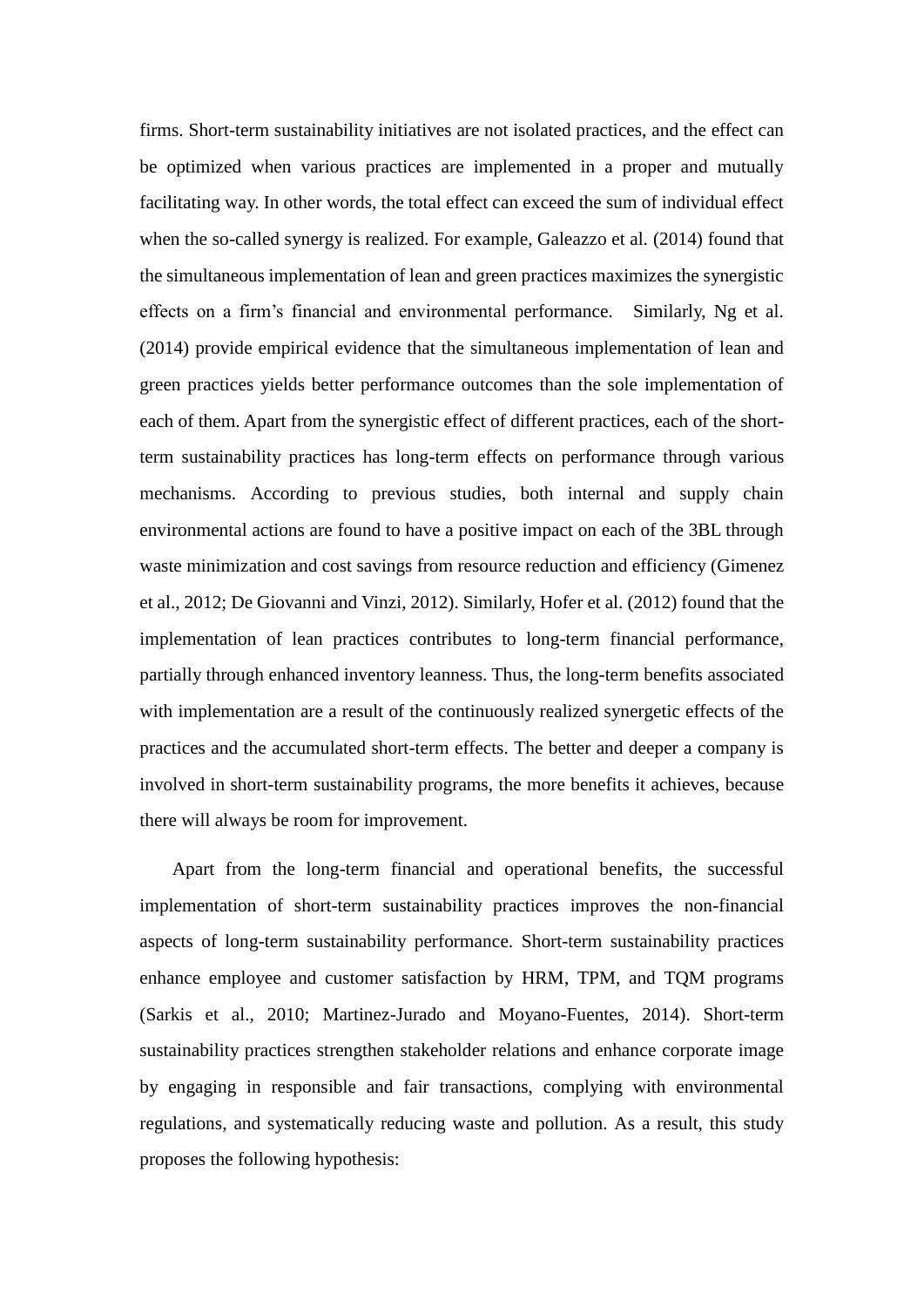**H2:** The implementation of short-term sustainability practices has a positive and significant effect on the long-term sustainability performance of the firms.

#### 2.3.2. Long-term sustainability initiatives and performance

Long-term sustainability initiatives in this study mainly include proactive environmental practices and socially responsible practices. The main effects of these initiatives tend to be realized and visualized in the long run. Extra cost should be expected by firms from the implementation of long-term sustainability practices compared with non-adopters, because these activities require extensive resource investment (Bansal, 2005; Yang et al., 2011; Zhu et al., 2013). In the short run, such activities are less likely to contribute heavily to the enhancement of organizational performance, and even a negative effect could be expected (Yang et al., 2011; Lioui and Sharma, 2012). However, various benefits such as reduced cost, improved product differentiation, enhanced R&D capability, improved quality performance, minimized negative environmental impacts, and enhanced corporate social reputation can be achieved in the long run (Chang and Kuo, 2008; Pullman et al., 2009). According to Chang and Kuo (2008), Horvathova (2012), and Lo et al. (2012), there is a time lag (one to three years; different researchers report different findings) in the effect of longterm sustainability practices on performance. This indicates a win-win situation where superior sustainability performance can be achieved from the implementation of longterm sustainability practices in the long run. Thus, we propose:

**H3:** The implementation of long-term sustainability practices does not have a significant positive effect on the short-term sustainability performance of the firms.

**H4:** The implementation of long-term sustainability practices has a positive effect on the long-term sustainability performance of the firms.

Based on the PBV and the paradoxical thinking of the Yinyang perspective and organizational ambidexterity, summarizing the hypotheses developed above, we propose the conceptual framework, as shown in Figure 2: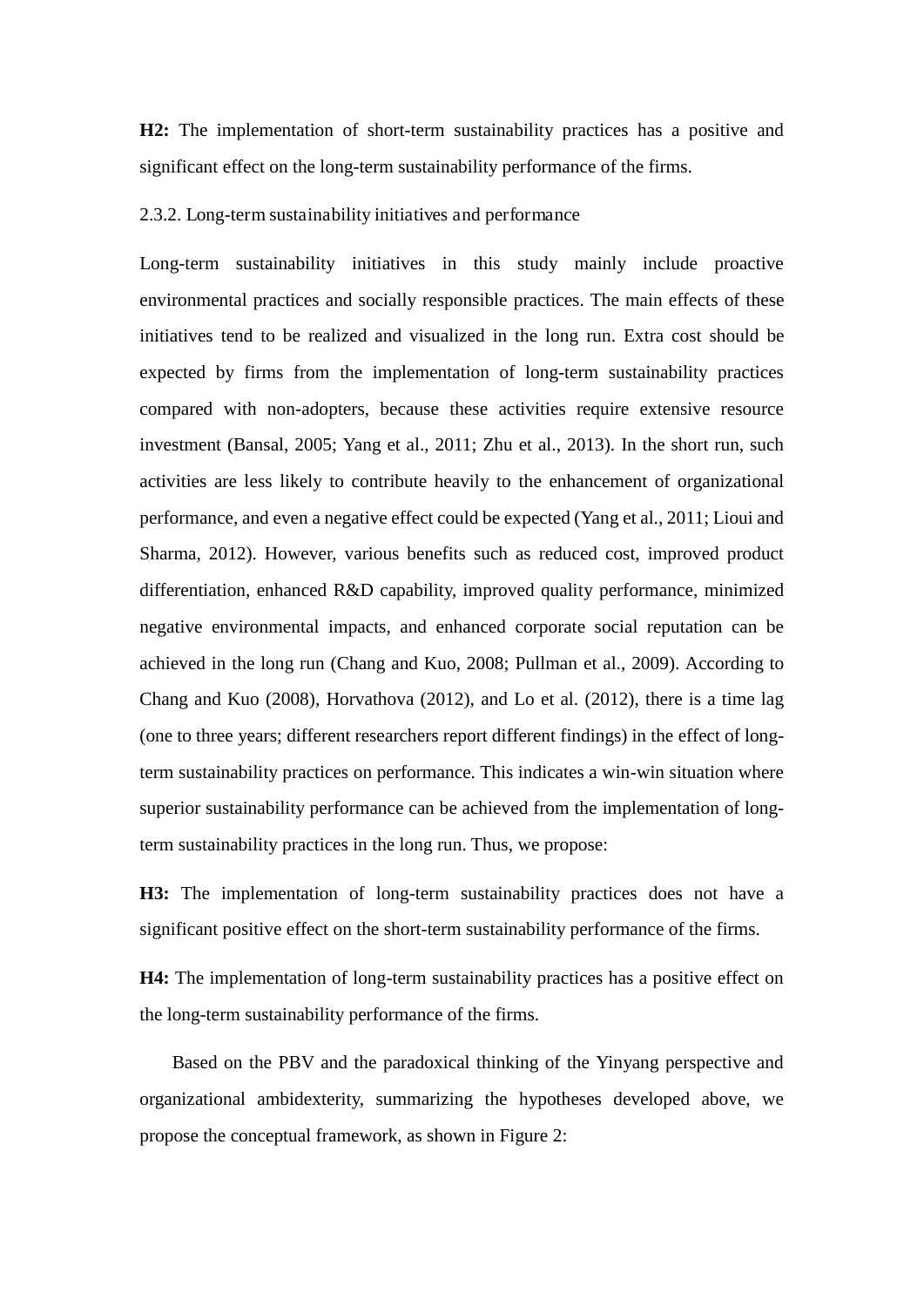

(---: insignificant effect or significant negative effect; —: significant positive effect)

#### **Figure 2: A two-dimensional, two-level sustainability framework**

#### **3. Methodology**

#### **3.1. Data collection**

A survey instrument (Appendix A) was designed and distributed to automotive companies listed in an automotive company directory containing the names and contact information of 1,911 Chinese automotive firms. The directory was obtained from a professional automotive research website. Both emails and face-to-face approaches were employed for data collection. As a result, 284 usable questionnaires were collected, resulting in a response rate of 14.86%.

Measurement items in the questionnaire are derived from well-established scales with extensive applications in previous studies. Short-term sustainability measures are adapted from Shah and Ward (2007) and Jabbour et al. (2013). Long-term sustainability measures are developed from Gonzalez et al. (2008) and Gimenez et al. (2012).

Measures for short-term sustainability performance were adapted from Yang et al. (2011), Hajmohammad et al. (2013), Jabbour et al. (2014), and Fullerton et al. (2014). Accounting-based measures such as return on assets (ROA) and return on sales (ROS) are appropriate to measure short-term financial performance because they indicate the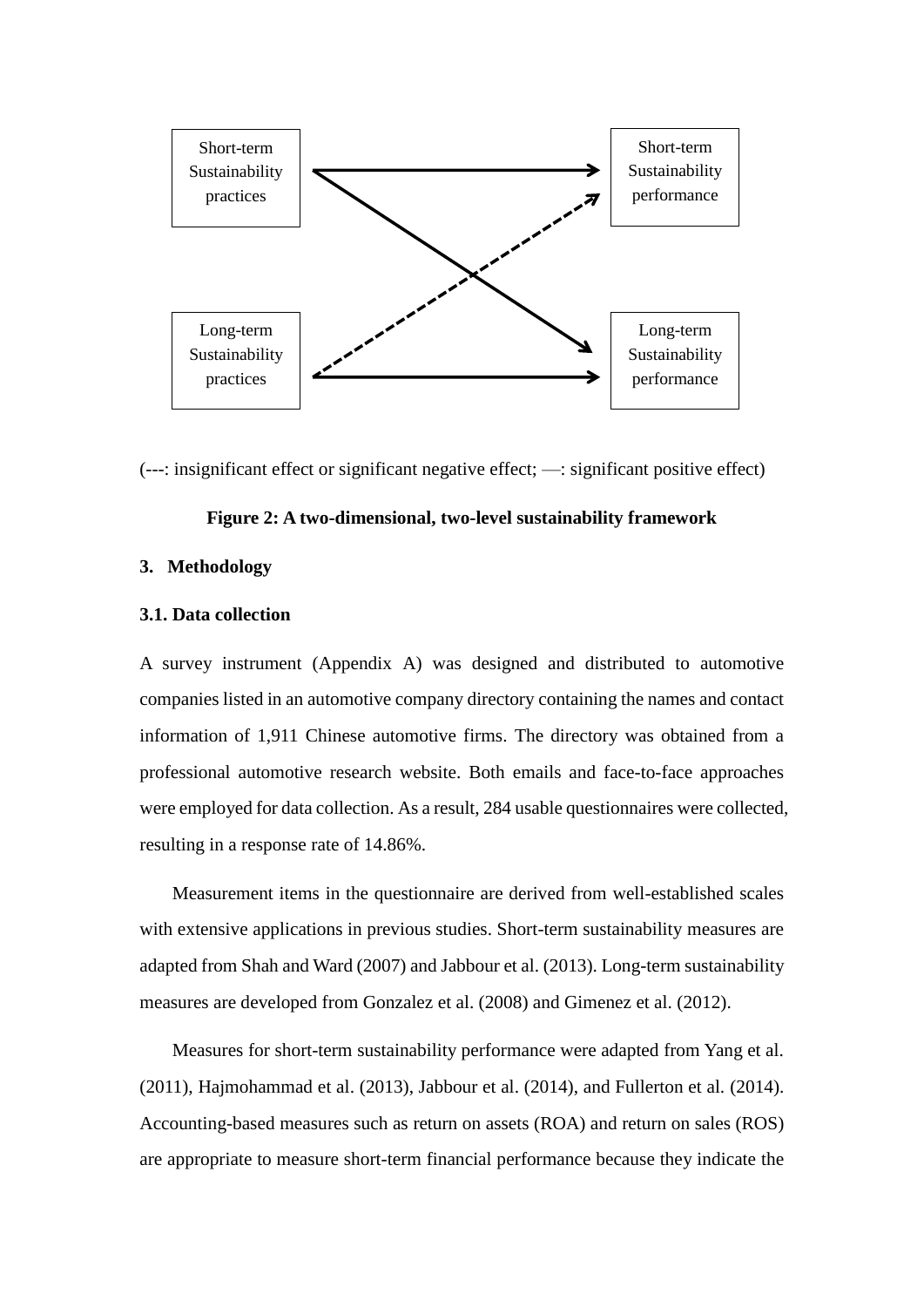efficiency of firms at using assets to create value, which reflects internal performance rather than external perceptions of performance (Inoue and Lee, 2011; Endrikat et al., 2014). The measures for short-term sustainability performance include ROA, ROS, profit, and environmental regulation compliance.

Long-term sustainability performance in this study is measured using items developed by Prajogo et al. (2012) and Lai et al. (2013). According to Inoue and Lee (2011) and Endrikat et al. (2014), long-term financial performance can be best captured by market-based measures like Tobin's q, which estimates firms' future prospects, reflecting the notion of external stakeholders. Other indicators include the development of products and processes with less negative environmental impacts, and the improvement of corporate image and stakeholder relations. Items used to measure short- and long-term sustainability initiatives and sustainability performance are summarized in Table 2. A 9-point Likert scale was used in the questionnaire, and each point was clearly defined. As the original measurement items are in English, a backtranslation method was applied to ensure the Chinese version of the questionnaire is equivalent in meaning with no linguistic or cultural anomalies (Bhalla and Lin, 1987).

| <b>Construct</b> | <b>Measures</b>                                 | Label           | <b>Source</b>          |
|------------------|-------------------------------------------------|-----------------|------------------------|
| Short-term       | <b>JIT</b><br>$\bullet$                         | SP <sub>1</sub> | Shah and Ward (2007)   |
|                  | Quality management<br>$\bullet$                 | SP <sub>2</sub> | Jabbour et al. (2013)  |
| sustainability   | <b>TPM</b>                                      | SP <sub>3</sub> |                        |
| practices        | <b>SPC</b><br>$\bullet$                         | SP <sub>4</sub> |                        |
|                  | Flow                                            | SP <sub>5</sub> |                        |
|                  | <b>LCA</b>                                      | SP <sub>6</sub> |                        |
|                  | Internal environmental management<br>$\bullet$  | SP <sub>7</sub> |                        |
|                  | policy                                          |                 |                        |
| Long-term        | Systematic procedures for employee<br>$\bullet$ | LP1             | Gonzalez et al. (2008) |
|                  | satisfaction improvement                        |                 | Gimenez et al. (2012)  |
| sustainability   | Regular employee survey<br>$\bullet$            | LP2             |                        |
| practices        | Customer voice                                  | LP3             |                        |
|                  | Proactive development of green<br>$\bullet$     | LP4             |                        |
|                  | processes                                       |                 |                        |
|                  | Fair and transparent cooperation<br>$\bullet$   | LP <sub>5</sub> |                        |
|                  | with suppliers                                  |                 |                        |

**Table 2: Constructs, measures, and sources**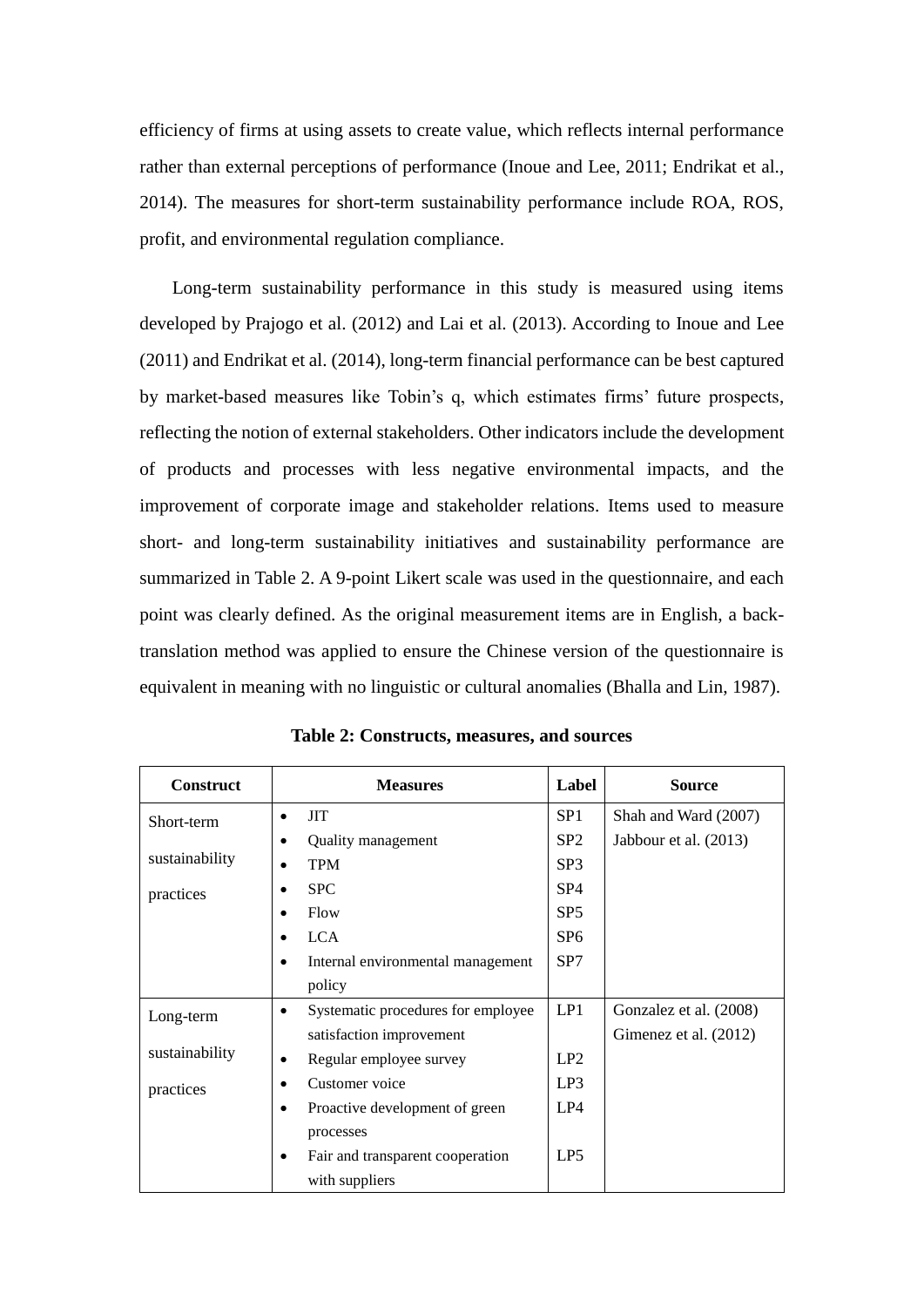|                | Care for the community and society<br>$\bullet$ | LP <sub>6</sub> |                         |
|----------------|-------------------------------------------------|-----------------|-------------------------|
| Short-term     | <b>ROA</b>                                      | S <sub>1</sub>  | Yang et al. (2011)      |
|                | <b>ROS</b>                                      | S <sub>2</sub>  | Hajmohammad et al.      |
| sustainability | Profit                                          | S <sub>3</sub>  | (2013)                  |
| performance    | Environmental regulation                        | S4              | Fullerton et al. (2014) |
|                | compliance                                      |                 | Jabbour et al. (2014)   |
| Long-term      | Tobin's q<br>٠                                  | L1              | Lai et al. (2013)       |
|                | Cost savings achieved from<br>٠                 | L2              | Prajogo et al. (2012)   |
| sustainability | environmental and social practices              |                 |                         |
| performance    | Sales increase achieved from<br>$\bullet$       | L <sub>3</sub>  |                         |
|                | environmental and social practices              |                 |                         |
|                | The development process with less               | L4              |                         |
|                | environmental impact                            |                 |                         |
|                | The improvement of corporate image.             | L <sub>5</sub>  |                         |
|                | Stakeholder relations                           | L <sub>6</sub>  |                         |

 The survey relies on subjective measures, given the limited availability of relevant objective data. Subjective measures are appropriate alternatives to their objective counterparts when there is difficulty in accessing the latter (Zulkiffli and Perera, 2011), and they do not necessarily yield less reliable results than objective data (Ward et al., 1998). However, efforts were still made to triangulate the data to check its credibility (Patton, 2002). In total, more than 40 respondents voluntarily provided company names (this is an optional question in the questionnaire), among which eight were found to have some relevant information publicly available. This objective information includes news from reliable sources, annual reports, CSR reports, and internal magazines. After careful comparisons, no inconsistency was identified between the subjective data provided by the respondents and the objective information obtained from public sources.

Table 3 summarizes the distribution of responses. In general, firms focus more heavily on the implementation of short-term sustainability practices (mean value: 7.19) than long-term sustainability practices (mean value: 6.52). In terms of perceived shortand long-term sustainability performance, the sample firms report a slightly higher level of long-term sustainability performance (mean value: 6.97) than short-term sustainability performance (mean value: 6.87).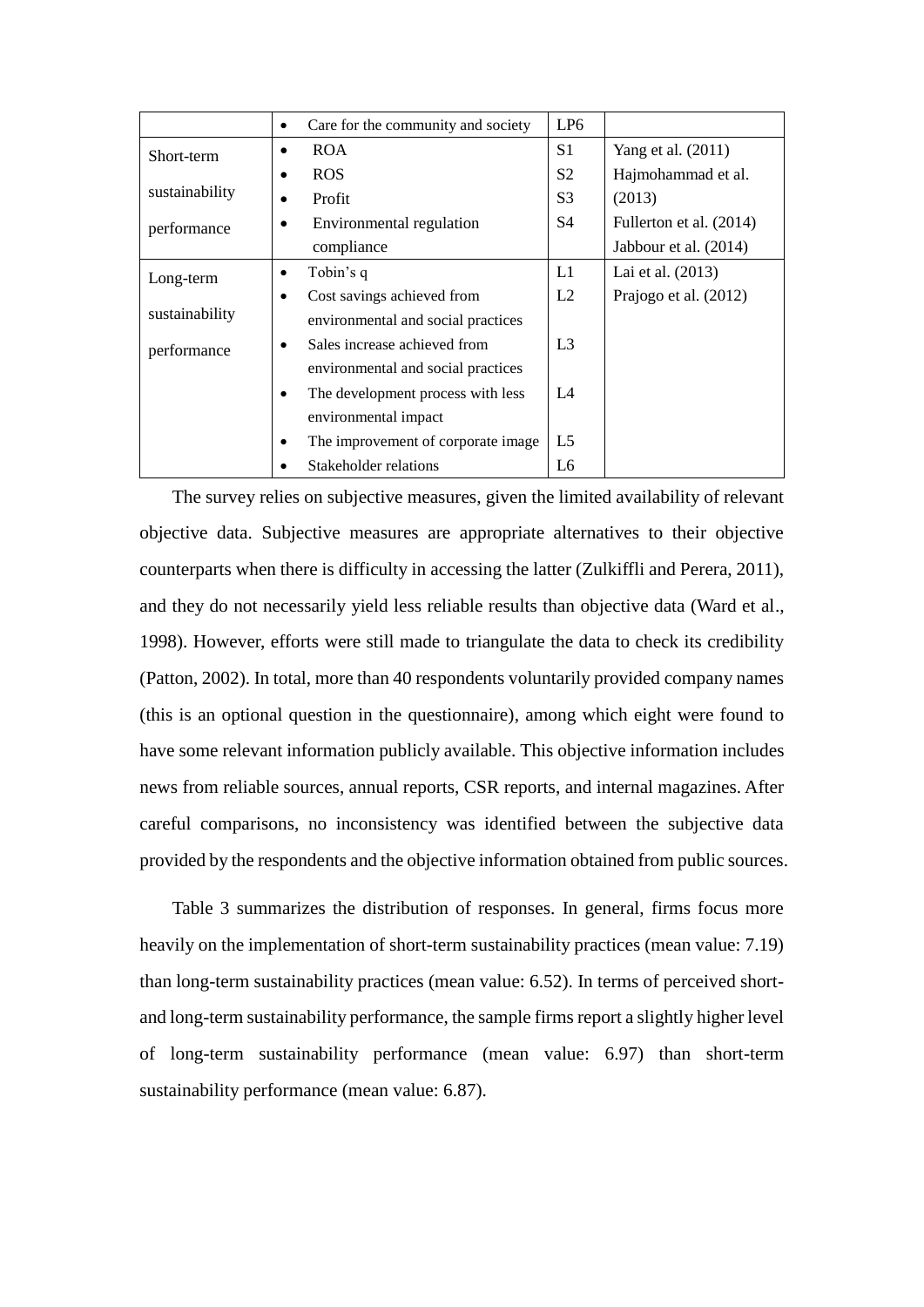| <b>Construct</b>          | <b>Measurement Items</b> | <b>Mean</b> | <b>Standard Deviation</b> |
|---------------------------|--------------------------|-------------|---------------------------|
| Short-term sustainability | SP <sub>1</sub>          | 7.11        | 1.658                     |
| practices                 | SP <sub>2</sub>          | 7.33        | 1.472                     |
|                           | SP <sub>3</sub>          | 7.11        | 1.640                     |
|                           | SP <sub>4</sub>          | 7.39        | 1.366                     |
|                           | SP <sub>5</sub>          | 7.10        | 1.612                     |
|                           | SP <sub>6</sub>          | 7.12        | 1.624                     |
| Average                   |                          | 7.19        |                           |
| Long-term sustainability  | LP1                      | 6.13        | 1.914                     |
| practices                 | LP2                      | 6.10        | 1.896                     |
|                           | LP3                      | 6.60        | 1.569                     |
|                           | LP4                      | 7.04        | 1.495                     |
|                           | LP5                      | 6.98        | 1.514                     |
|                           | LP <sub>6</sub>          | 6.29        | 1.893                     |
| Average                   |                          | 6.52        |                           |
| Short-term sustainability | S <sub>1</sub>           | 6.68        | 1.690                     |
| performance               | S <sub>2</sub>           | 6.58        | 1.701                     |
|                           | S <sub>3</sub>           | 6.63        | 1.635                     |
|                           | S4                       | 7.57        | 1.480                     |
| Average                   |                          | 6.87        |                           |
| Long-term sustainability  | L1                       | 6.72        | 1.568                     |
| performance               | L2                       | 6.83        | 1.573                     |
|                           | L <sub>3</sub>           | 6.84        | 1.560                     |
|                           | L4                       | 7.08        | 1.426                     |
|                           | L <sub>5</sub>           | 7.37        | 1.584                     |
| Average                   |                          | 6.97        |                           |

#### **Table 3: Distribution of responses**

Table 4 summarizes the general information of the sample firms, including location, number of employees, position of the respondents in their organizations, number of operating years, position of the firms in the automotive supply chain, and ownership types.

| Location  | No. | $\frac{6}{9}$ | <b>No. of Employees</b> | No. | $\frac{0}{0}$ |
|-----------|-----|---------------|-------------------------|-----|---------------|
| Northeast | 26  | 9.2           | <20                     |     | 2.5           |
| Bohai Sea | 48  | 16.9          | 21-300                  | 112 | 39.4          |

#### **Table 4: Descriptive statistics**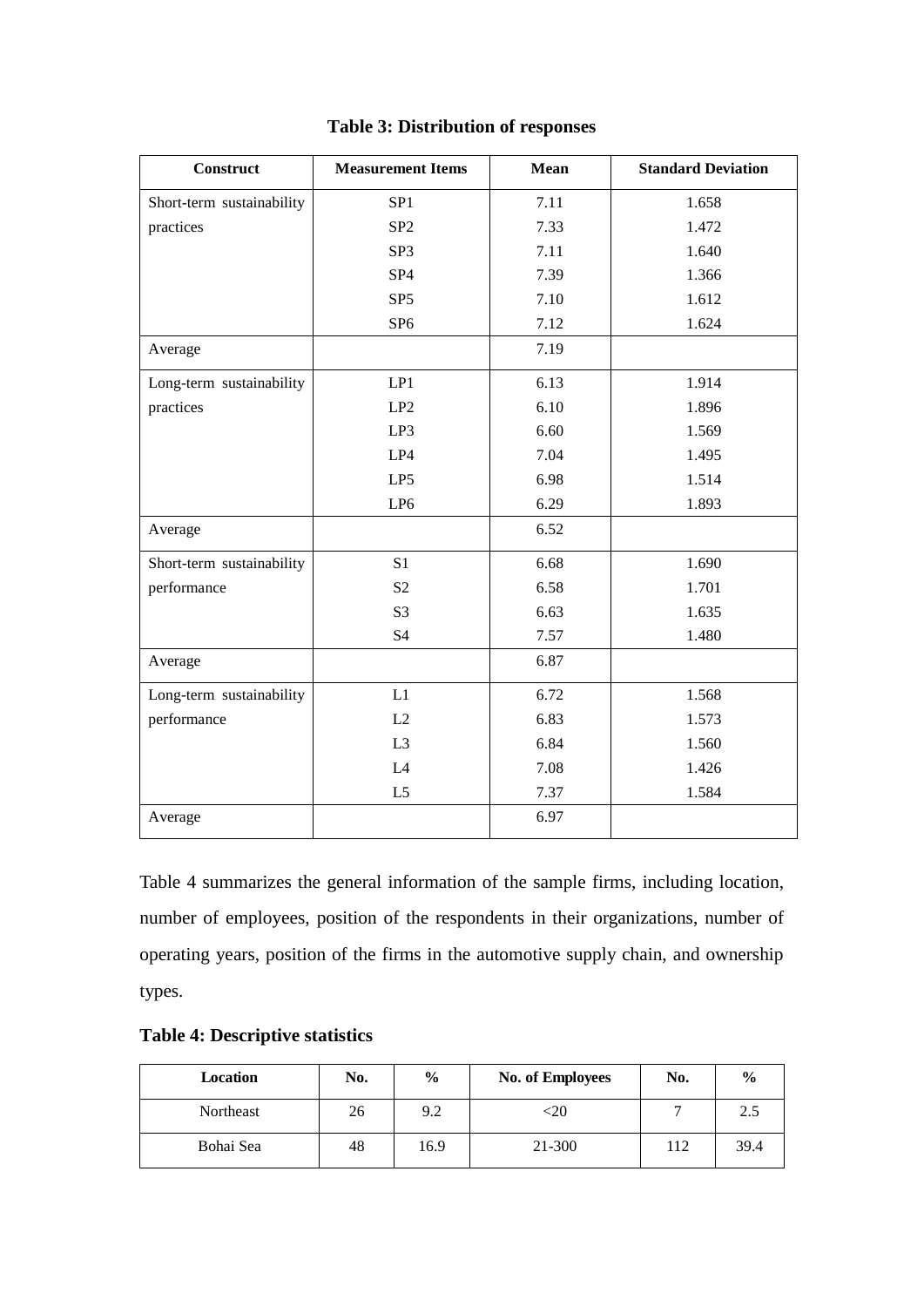| Yangtze River Delta        | 105            | 37.0 | 301-1000                     | 86           | 30.3 |
|----------------------------|----------------|------|------------------------------|--------------|------|
| South Central              | 23             | 8.1  | 1001-2000                    | 30           | 10.6 |
| Pearl River Delta          | 49             | 17.3 | 2001-3000                    | 13           | 4.6  |
| Southwest                  | 26             | 9.2  | 3001-5000                    | 6            | 2.1  |
| Others                     | $\overline{7}$ | 2.5  | >5001                        | 30           | 10.6 |
| Total                      | 284            | 100  | Total                        | 284          | 100  |
| Ownership                  |                |      | Age                          |              |      |
| State-owned                | 30             | 10.6 | $\leq$ 1                     | $\mathbf{1}$ | .4   |
| Private                    | 183            | 64.4 | $1 - 5$                      | 17           | 6.0  |
| Joint venture              | 48             | 16.9 | $6 - 10$                     | 71           | 25   |
| Foreign                    | 21             | 7.4  | $11 - 15$                    | 90           | 31.7 |
| Others                     | $\overline{2}$ | .7   | 16-20                        | 49           | 17.3 |
| Total                      | 284            | 100  | $21 - 25$                    | 25           | 8.8  |
| <b>Respondent Position</b> |                |      | 26-30                        | 6            | 2.1  |
| <b>CEO</b>                 | $\overline{7}$ | 2.5  | $>30$                        | 25           | 8.8  |
| Senior manager             | 62             | 21.8 | Total                        | 284          | 100  |
| Junior manager             | 98             | 34.5 | <b>Supply Chain Position</b> |              |      |
| Department head            | 51             | 18.0 | End assembler                | 54           | 19.0 |
| Supervisor                 | 34             | 12.0 | Tier-1 supplier              | 135          | 47.5 |
| Shop floor employee        | 16             | 5.6  | Tier-2 supplier              | 77           | 27.1 |
| Others                     | 16             | 5.6  | Others                       | 18           | 6.3  |
| Total                      | 284            | 100  | Total                        | 284          | 100  |

#### **3.2 Data analysis**

Common method bias (CMB) and non-response bias (NRB) were checked. Before data collection, we made several efforts to minimize both types of bias, which include the establishment of construct validity, proper questionnaire design, the assurance of confidentiality, and proper incentives to respondents (Lambert and Harrington, 1990; Conway and Lance, 2010). Results are summarized in Tables 5, 6, and 7 respectively. According to Table 5 and Table 6, which summarize the result of an un-rotated EFA conducted with all the variables with eigenvalues greater than 1, the data set is suitable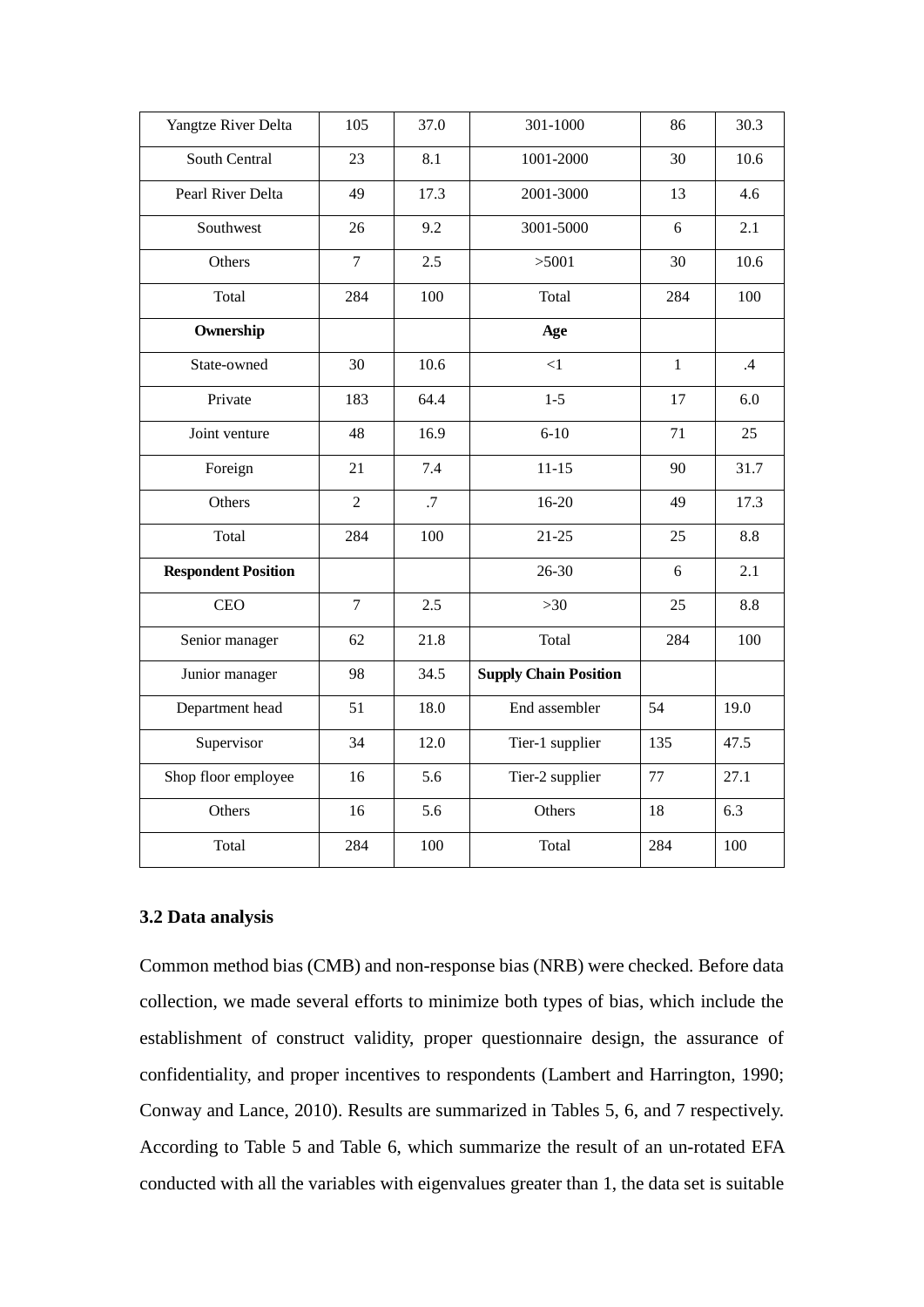of performing factor analysis. Seven factors emerge with the first factor explaining 36% of the total variance, indicating no problem of CMB influencing the results of the research.

| <b>Indicator</b>                                 | Value    |
|--------------------------------------------------|----------|
| Kaiser-Meyer-Olkin Measure of Sampling Adequacy  | .935     |
| Bartlett's Test of Sphericity Approx. Chi-Square | 9903.149 |
| df                                               | 1128     |
| Sig                                              | .000     |

**Table 5: Results of Harman's single factor test**

| Component      |        | <b>Initial Eigenvalues</b>         |                    | <b>Extraction Sums of</b><br><b>Squared Loadings</b> |                        |                    | <b>Rotation Sums of</b><br><b>Squared Loadings</b> |                       |                    |
|----------------|--------|------------------------------------|--------------------|------------------------------------------------------|------------------------|--------------------|----------------------------------------------------|-----------------------|--------------------|
|                | Total  | $\mathfrak{b}$<br>Variance<br>$\%$ | Cumulative<br>$\%$ | Total                                                | 6f<br>Variance<br>$\%$ | Cumulative<br>$\%$ | Total                                              | đ<br>Variance<br>$\%$ | Cumulative<br>$\%$ |
| 1              | 17.427 | 36.307                             | 36.307             | 17.427                                               | 36.307                 | 36.307             | 8.220                                              | 17.125                | 17.125             |
| $\overline{2}$ | 4.745  | 9.886                              | 46.193             | 4.745                                                | 9.886                  | 46.193             | 6.041                                              | 12.585                | 29.710             |
| 3              | 3.550  | 7.396                              | 53.589             | 3.550                                                | 7.396                  | 53.589             | 5.361                                              | 11.169                | 40.879             |
| $\overline{4}$ | 2.013  | 4.193                              | 57.782             | 2.013                                                | 4.193                  | 57.782             | 4.608                                              | 9.600                 | 50.479             |
| 5              | 1.570  | 3.272                              | 61.054             | 1.570                                                | 3.272                  | 61.054             | 3.916                                              | 8.159                 | 58.637             |
| 6              | 1.224  | 2.549                              | 63.603             | 1.224                                                | 2.549                  | 63.603             | 2.271                                              | 4.731                 | 63.369             |
| $\overline{7}$ | 1.060  | 2.209                              | 65.812             | 1.060                                                | 2.209                  | 65.812             | 1.173                                              | 2.443                 | 65.812             |

**Table 6: Total variance explained (Harman's single factor test)**

(Extraction Method: Principal Component Analysis)

In terms of NRB, data collected first and last were compared. One-way analysis of variance (ANOVA) was performed to check for the differences in objective information, such as company age, number of employees, and type of ownership among the three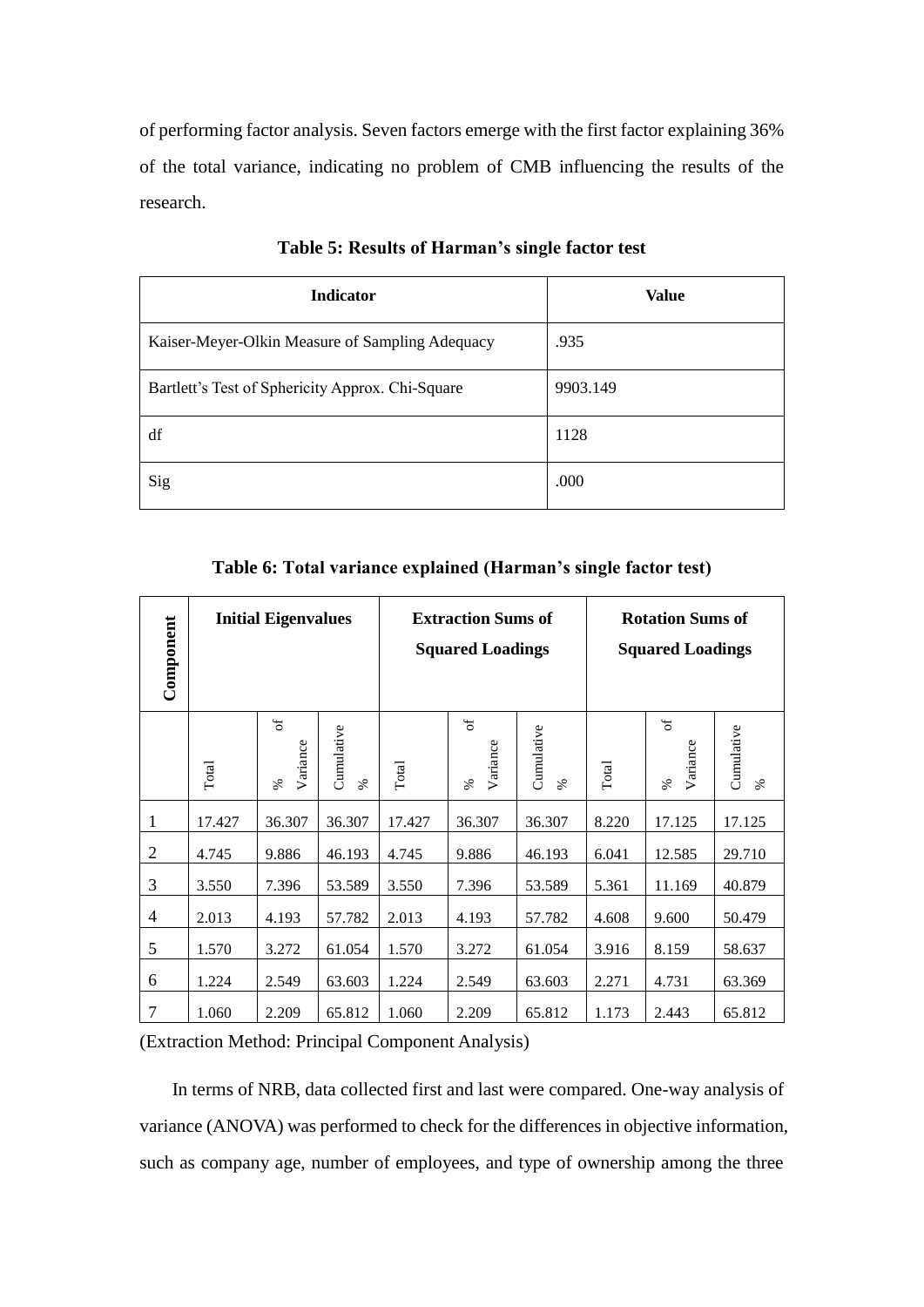groups. According to Table 7, all p values are greater than .05 (.949, .292, and .745), indicating that there is no significant difference among these two sets of data, and it is acceptable to combine them in this study.

|                  |         | Sum of  | df             | Mean Square | $\mathbf{F}$ | Sig. |
|------------------|---------|---------|----------------|-------------|--------------|------|
|                  |         | Squares |                |             |              |      |
| AGE              | Between | .265    | 2              | .133        | .053         | .949 |
|                  | Groups  |         |                |             |              |      |
|                  | Within  | 708.900 | 281            | 2.523       |              |      |
|                  | Groups  |         |                |             |              |      |
|                  | Total   | 709.165 | 283            |             |              |      |
| <b>EMPNO</b>     | Between | 6.459   | $\overline{2}$ | 3.229       | 1.238        | .292 |
|                  | Groups  |         |                |             |              |      |
|                  | Within  | 733.259 | 281            | 2.609       |              |      |
|                  | Groups  |         |                |             |              |      |
|                  | Total   | 739.718 | 283            |             |              |      |
| <b>OWNERSHIP</b> | Between | .345    | 2              | .173        | .295         | .745 |
|                  | Groups  |         |                |             |              |      |
|                  | Within  | 164.317 | 281            | .585        |              |      |
|                  | Groups  |         |                |             |              |      |
|                  | Total   | 164.662 | 283            |             |              |      |

**Table 7: Results of ANOVA**

Structural equation modelling (SEM) is used for data analysis in this study. It was performed following the two-step approach suggested by Anderson and Gerbing (1988). IBM Amos for Windows version 22 was used to perform the SEM analysis.

Firstly, confirmatory factor analysis (CFA) is performed to assess the measurement model. During the CFA analysis, items with low factor loadings (lower than .5) were removed directly to ensure satisfactory model fit (Hair et al., 2010). As a result, SI1, SI2, LI4, SP4, LP1, and LP6 were deleted from further analysis.

**Table 8: CFA results of research model 1** 

| Latent    |           | <b>Observed</b>   Standardized   Cronbach's   Composite |       |             | Average   |
|-----------|-----------|---------------------------------------------------------|-------|-------------|-----------|
| variables | variables | factor                                                  | alpha | reliability | variance  |
|           |           |                                                         |       |             | extracted |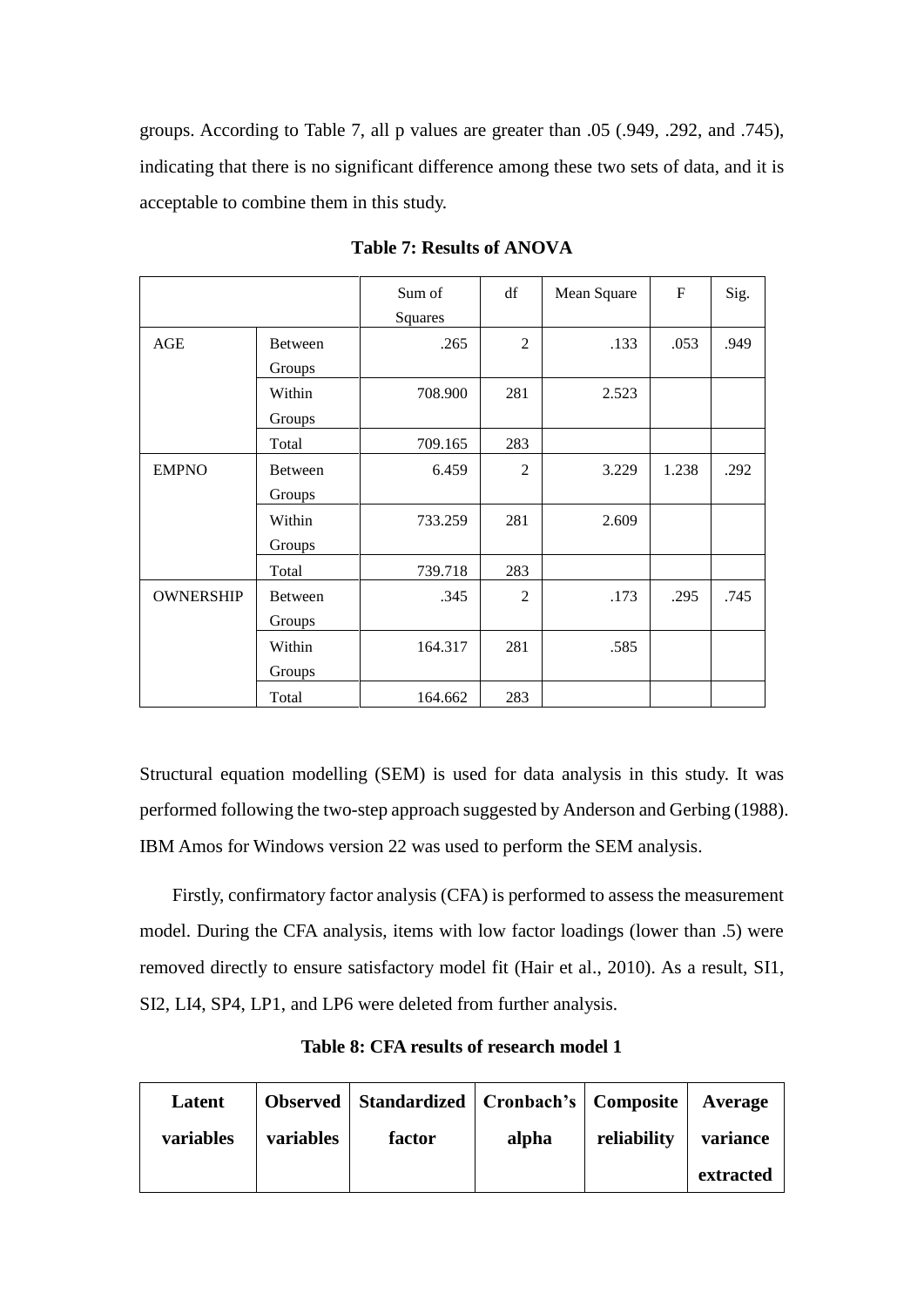|                |                 | loadings |          |      | (AVE) |
|----------------|-----------------|----------|----------|------|-------|
| Short-term     | SI1             |          | .864     | .861 | .549  |
| sustainability | SI <sub>2</sub> |          |          |      |       |
| initiatives    | SI3             | .741     |          |      |       |
|                | SI4             | .795     |          |      |       |
|                | SI <sub>5</sub> | .690     |          |      |       |
|                | SI <sub>6</sub> | .765     |          |      |       |
|                | SI7             | .747     |          |      |       |
| Long-term      | LI              | .881     | .881     | .883 | .603  |
| sustainability | LI2             | .869     |          |      |       |
| initiatives    | LI3             | .700     |          |      |       |
|                | LI4             |          |          |      |       |
|                | LI <sub>5</sub> | .704     |          |      |       |
|                | LI6             | .709     |          |      |       |
| Short-term     | SP1             | .899     | .918     | .918 | .789  |
| sustainability | SP <sub>2</sub> | .880     |          |      |       |
| performance    | SP <sub>3</sub> | .886     |          |      |       |
|                | SP <sub>4</sub> |          |          |      |       |
| Long-term      | LP1             |          | $.877\,$ | .879 | .645  |
| sustainability | LP2             | .822     |          |      |       |
| performance    | LP3             | .854     |          |      |       |
|                | LP4             | .761     |          |      |       |
|                | LP5             | .772     |          |      |       |
|                | LP6             |          |          |      |       |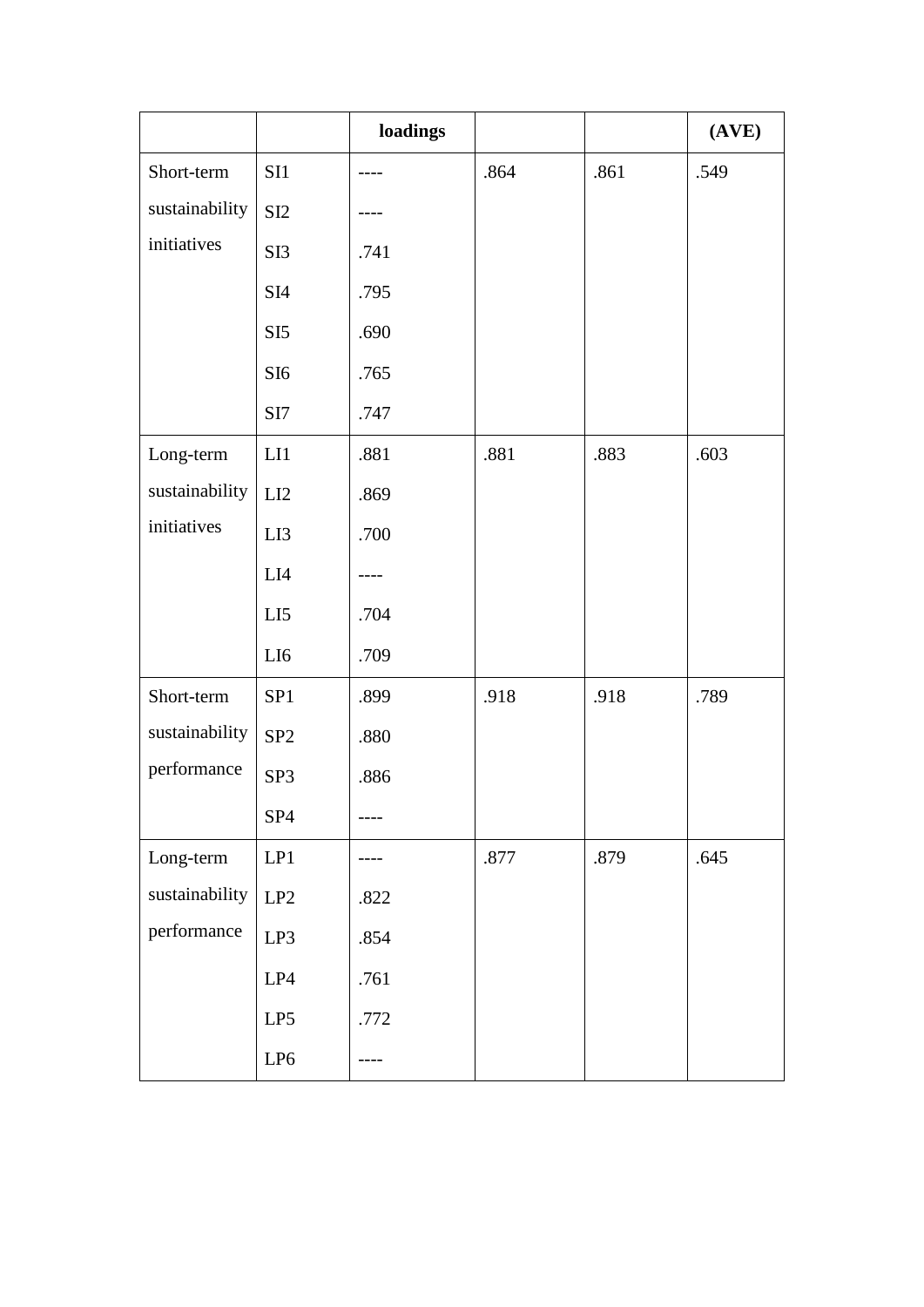|    | SP   | LP   | S    |      |
|----|------|------|------|------|
| SP | 1.00 |      |      |      |
| LP | .087 | 1.00 |      |      |
| S  | .227 | .036 | 1.00 |      |
| L  | .500 | .138 | .643 | 1.00 |

**Table 9: Squared correlations among the constructs**

#### **Reliability**

Table 8 summarizes the Cronbach's  $\alpha$ , composite reliability, and average variance extracted (AVE) values of the constructs. As can be seen in Table 8, Cronbach's  $\alpha$  and composite reliability values for all four constructs are greater than the thresholds (Hair et al., 2010), suggesting sufficient reliability.

#### **Construct validity**

Convergent validity and discriminant validity are tested for construct validity. The fact that the AVE values for all constructs exceed .5 indicates adequate convergent validity.

The AVE values of the constructs are utilized to assess the discriminant validity. Discriminant validity can be established when the AVE value of a construct is greater than the recommended value of .5 and exceeds its squared correlations with other constructs (Azadegan et al., 2013). According to Table 8, the AVE values for all the constructs are greater than .5. Moreover, according to Table 9, discriminant validity can be established for all the constructs, as the AVE values are higher than its squared correlations with other constructs.

#### **Fit indices**

According to Hair et al. (2010), in addition to the construct validity, the measurement model validity should be assessed based on the goodness-of-fit (GOF). As indicated in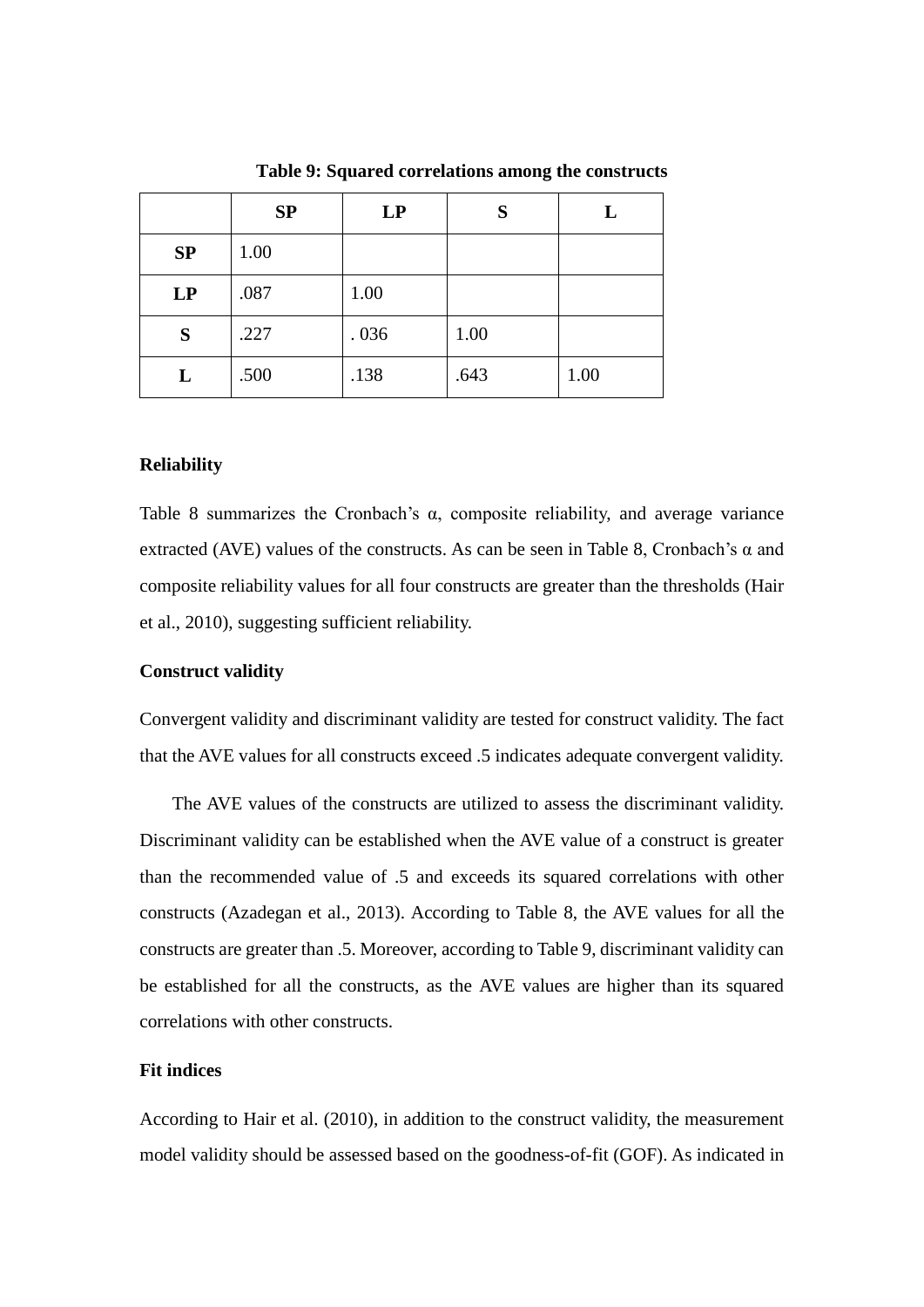Table 10, the p value for  $\chi^2$  is significant (.000), Normed  $\chi^2$  is 2.005, CFI is .962 and RMSEA is .060, which meet the requirement for good model fit.

|             | $\sim$<br>∼ | Normed $\chi^2$ | $\mathbb C \mathbf F \mathbf I$ | <b>RMSEA</b> |
|-------------|-------------|-----------------|---------------------------------|--------------|
| <b>The</b>  | 226.524     | 2.005           | .962                            | .060         |
| measurement |             |                 |                                 |              |
| model       |             |                 |                                 |              |

**Table 10: GOF indices of the measurement model** 

**Table 11: GOF indices of the structural model**

|                  | $\sim$<br>∼ | Normed $\chi^2$ | CFI  | <b>RMSEA</b> |
|------------------|-------------|-----------------|------|--------------|
| <b>CFA</b> model | 375.042     | 3.261           | .913 | .089         |

The second step of the SEM analysis is the assessment of the structural model. Table 11 summarizes the fit indices of the structural model. As can be seen,  $\chi^2$  is significant at a p value of .000. Normed  $\chi^2$  is 3.261. CFI is .913 and RMSEA is .089.

|  | Table 12: Direct relationships between sustainability practices and performance |  |
|--|---------------------------------------------------------------------------------|--|
|  |                                                                                 |  |

| <b>Hypothesis</b> | <b>Structural</b>  | <b>Estimate</b> | <b>Standardized</b> | t-value | <b>Result</b> |
|-------------------|--------------------|-----------------|---------------------|---------|---------------|
|                   | path               |                 | error               |         |               |
| H1                | $SP \rightarrow S$ | $.548***$       | .081                | 8.363   | Supported     |
| H <sub>2</sub>    | $SP \rightarrow L$ | $.735***$       | .070                | 10.246  | Supported     |
| H <sub>3</sub>    | $LP \rightarrow S$ | .067            | .064                | 1.178   | Supported     |
| H4                | $LP \rightarrow L$ | $.201***$       | .047                | 3.857   | Supported     |

 $(*** p < 001; ** p < 01; *p < 05)$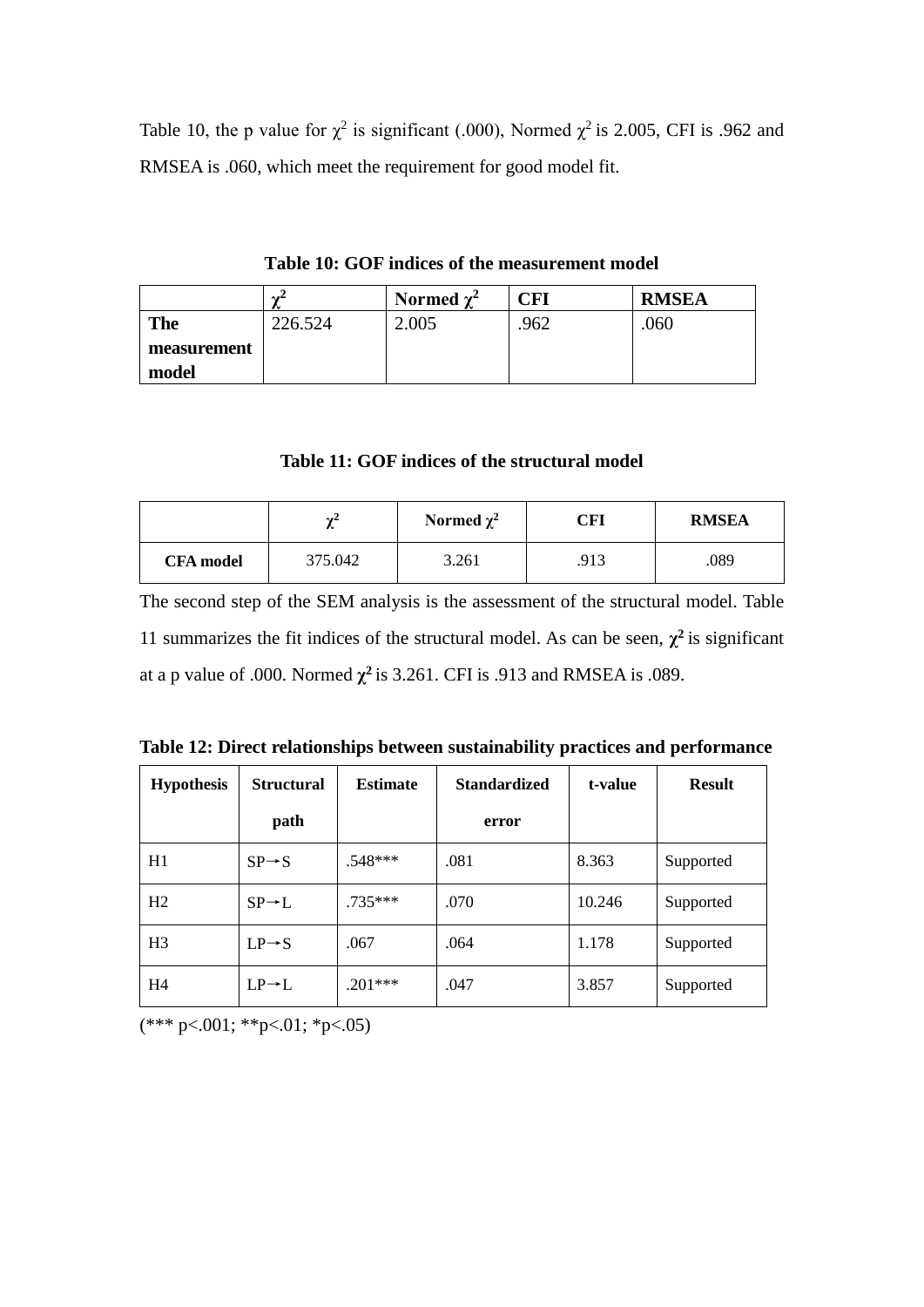

**Figure 3: Hypotheses testing results** 

Table 12 and Figure 3 summarize the hypotheses testing results of the direct relationships between the independent variables and the dependent variables. H1 to H4 are all supported. As can be seen, the path coefficient between short-term sustainability practices and short-term sustainability performance is .548 with a p value less than .001, indicating a significant positive relationship between them. H1 is thus supported. The path coefficient between short-term sustainability practices and long-term sustainability performance is .735 with a sig. value less than .001, which also suggests a significant positive relationship between them. H2 is thus supported. In terms of H3, as shown in the table, long-term sustainability practices are not significantly related to short-term sustainability performance, with a path coefficient of .067 and a p value larger than .05, indicating a weak positive relationship between long-term sustainability practices and short-term sustainability performance. H3 is thus supported. The implementation of long-term sustainability practices, on the other hand, is positively associated with longterm sustainability performance with a path coefficient of .201 and significant value smaller than .001. H4 is also supported.

#### **4. Research findings**

It is not always possible for firms to realize the expected benefits of various sustainability initiatives within a certain amount of time after implementing these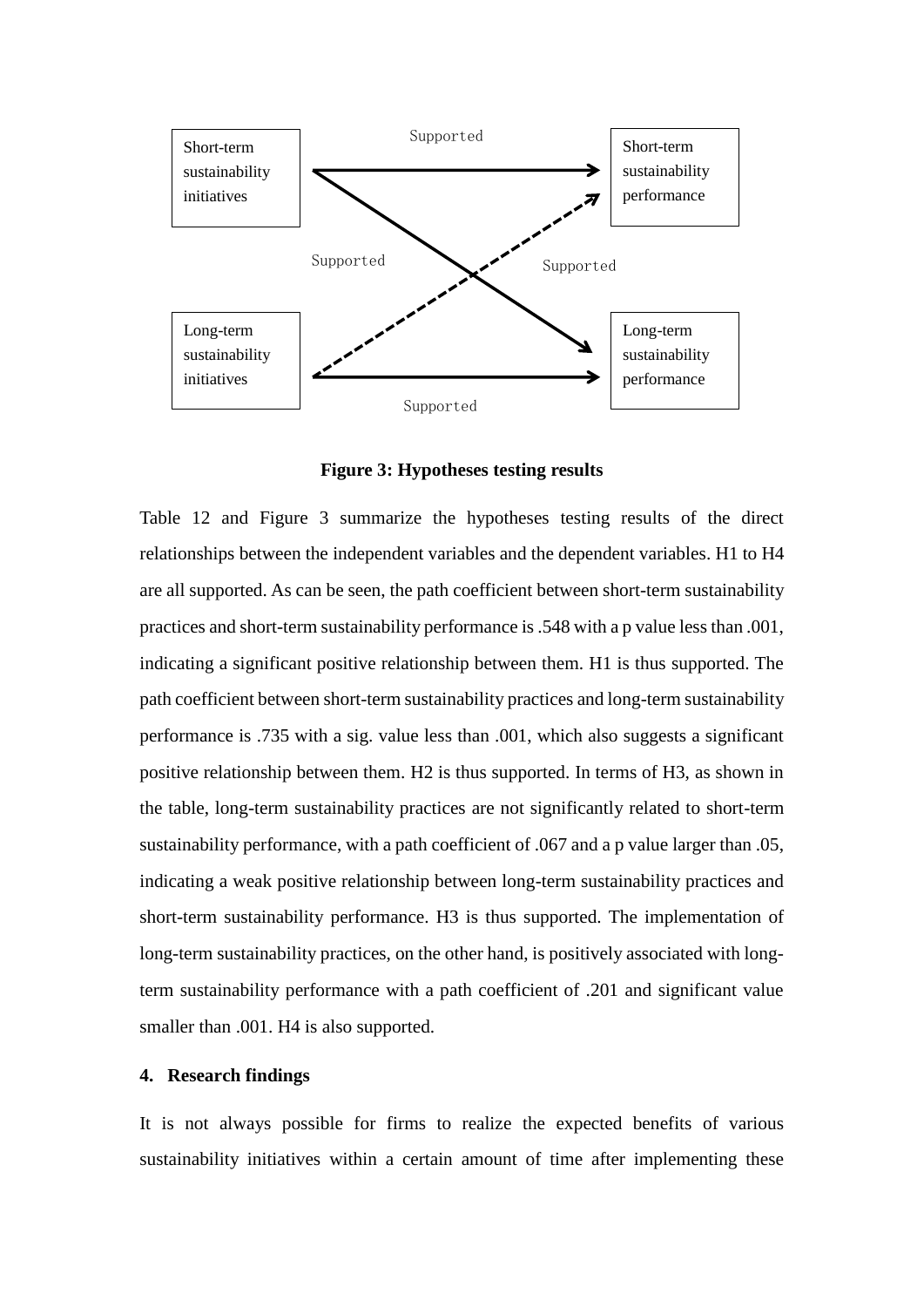initiatives. While some of them result in relatively quick effects, it takes firms a longer period of time to realize the benefits of others. Based on the time dimension of sustainability, our study categorizes the widely acknowledged sustainability practices into short-term and long-term ones. This time-based categorization is supported by the results of a large scale survey.

Based on the SEM analysis, we found a significant positive relationship between the implementation of short-term sustainability initiatives on both short- and long-term sustainability performance. In this study, short-term sustainability initiatives mainly include various practices in the lean management system, such as TPM, SPC, and flow, and basic environmental management practices, such as the application of LCA in product design and internal environmental policy. The effect of lean and green practices on firms' performance has been well studied (Rothenberg et al., 2001; King and Lenox, 2001; Lopez-Gamero et al., 2009; Yang et al., 2011; Alsmadi et al., 2012; Nawahir et al., 2012; Hajmohammad et al., 2013; Sambasivan et al., 2013; Verrier et al., 2014). This study differs from earlier studies in that it empirically investigates the effect of both lean and green practices on short- and long-term sustainability performance. Given the similarities shared by lean and green practices, the skills and know-how used to apply one can be readily and effectively shared in the implementation of the other (Hajmohammad et al., 2013). This enhances the efficiency of the implementation and shortens the time within which benefits are realized. As waste-reducing and productivity-enhancing activities, the implementation of short-term sustainability practices reduces costs and improves firms' profits in a relatively short time period (Yang et al., 2011). By systematically removing imperfections and inefficiencies, the implementation of such practices is expected to improve firm performance on a continuous basis (Alsmadi et al., 2012).

The operational and financial benefits of short-term sustainability practice implementation are also believed to sustain in the long-term, which is to a large extent due to difficulties in imitation caused by implementation complexity and the specific strategic environment (Martunez-Jurado and Moyano-Fuentes, 2014). Short-term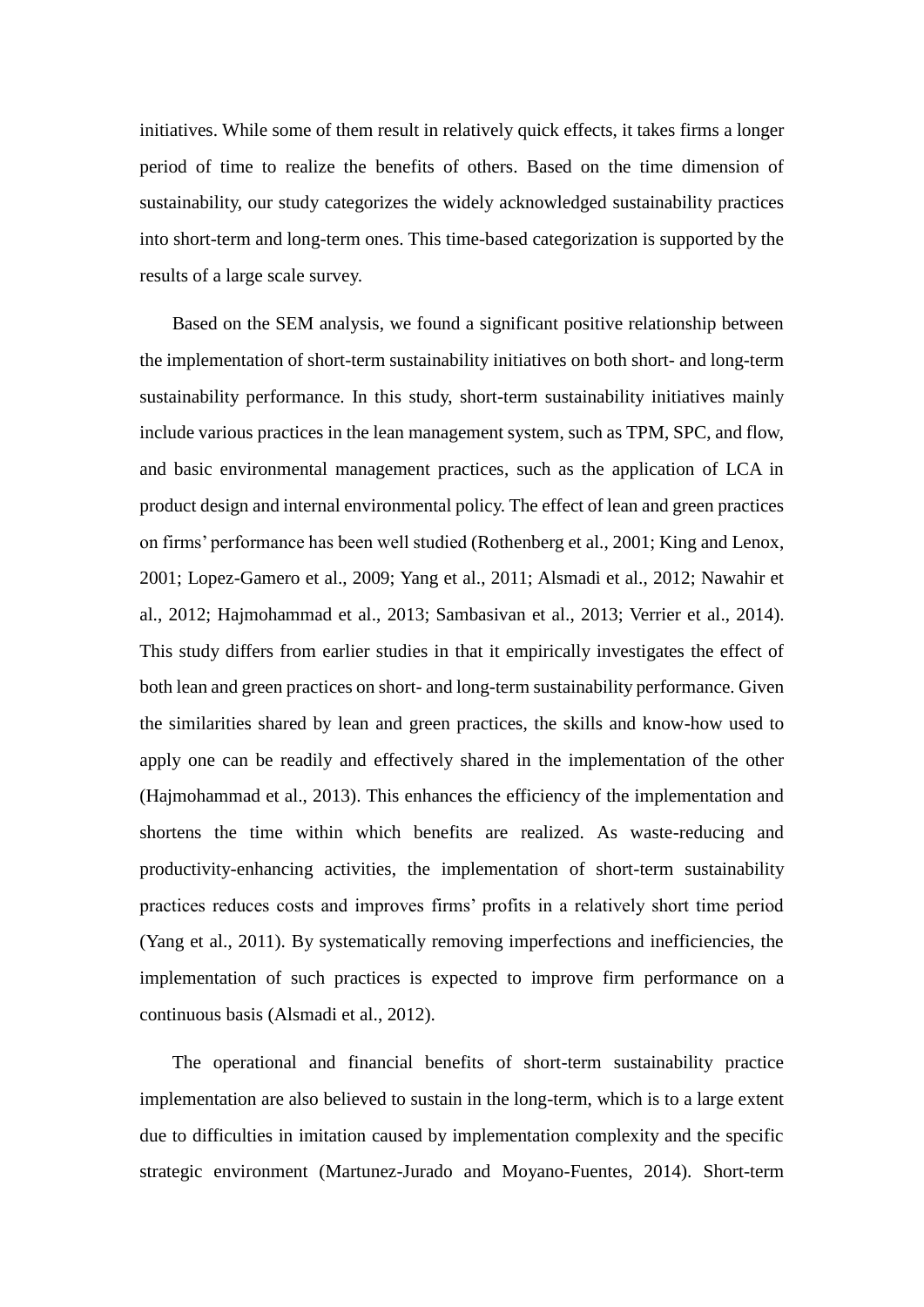sustainability practices gradually streamline the processes and increase process consistency (Alsmadi et al., 2012). Researchers have identified a number of mechanisms, such as enhanced productivity and inventory leanness, through which short-term sustainability practices improve the operations and financial performance of the firm in the long run (Lewis, 2000; Hofer et al., 2012). The findings in this study are consistent with Fullerton et al. (2003) who found empirical evidence from their longitudinal study that firms implementing and maintaining lean practices enjoy sustainable financial rewards. As a whole management system consisting of various bundles of operational practices (Shah and Ward, 2003), the more deeply and systematically a firm engages in short-term sustainability, the more benefits it will gain as time goes by.

Long-term sustainability initiatives are found to be positively and significantly related with long-term sustainability performance. Their direct impact on short-term sustainability performance, however, is not significant. Long-term sustainability initiatives in this study mainly include stakeholder-related practices, such as the provision of self-development opportunities for employees, fair compensation for employees, systematic procedures for employee satisfaction improvement, employee survey, and caring the society at large. Such activities require extant prior investment and additional costs for execution with risks involved in terms of the expected financial returns (Barnett and Salomon, 2006). The result of this study is consistent with Surroca et al. (2010) who find no direct relationship between corporate responsibility and shortterm financial performance. Similarly, Wang and Bansal (2012) find that new enterprises tend to mitigate the positive effects of CSR activities and intensify the negative, which results in overall negative effects on short-term financial performance. As suggested by Lu et al. (2014), the effect of social practices implementation on firm performance takes time to realize.

In the long run, firms can expect long-term financial gains to be achieved by the development of sustainable production processes, and a better corporate image by the implementation of long-term sustainability practices (Luo and Bhattacharya, 2006; Du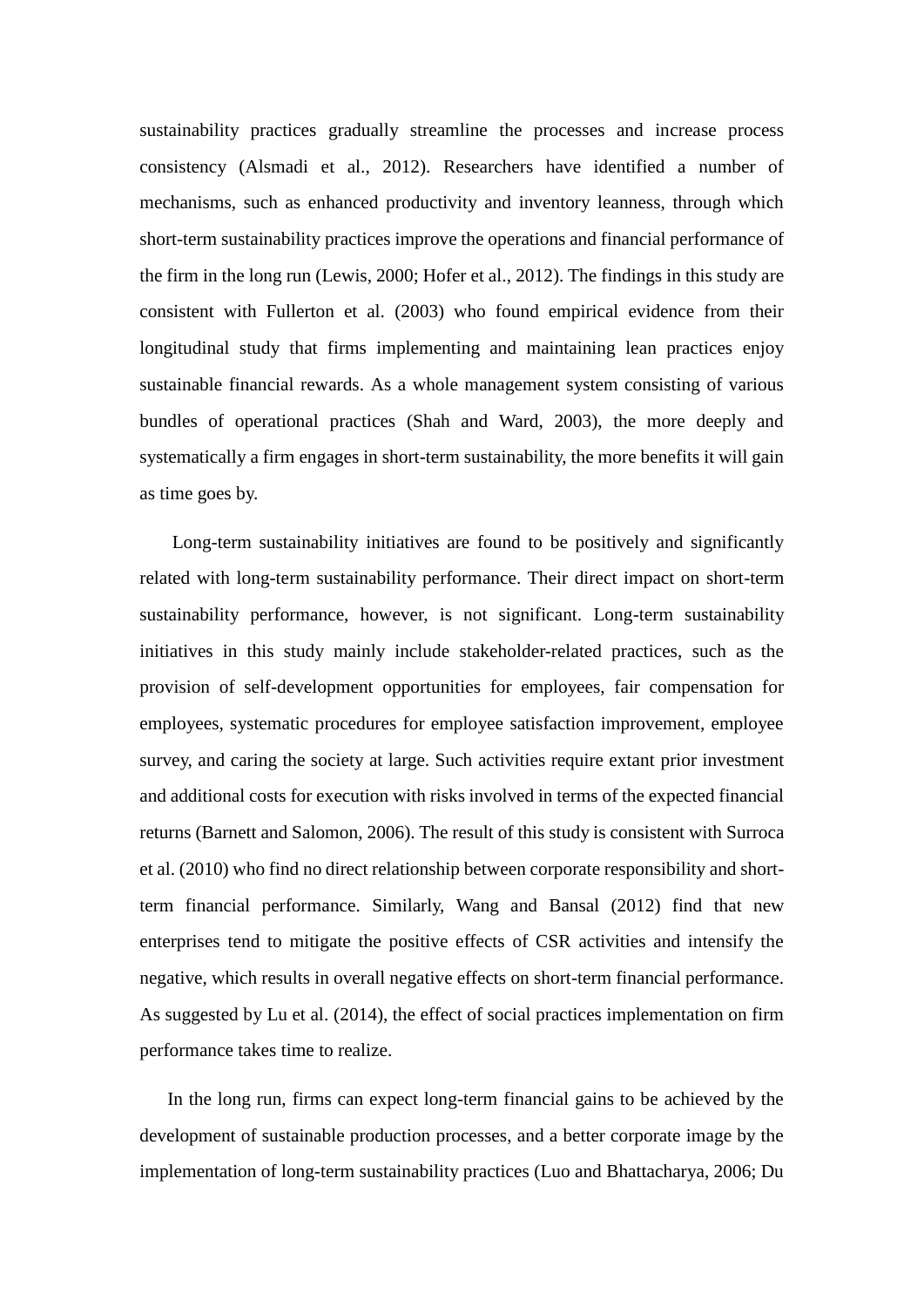et al., 2011). This positive effect also comes from the synergistic effect of implementing different types of long-term sustainability practices aimed at different stakeholder groups. According to Barnett and Salomon (2006, p.1102), a firm can "attract resources, obtain quality employees, market its products and services, and even create unforeseen opportunities" by engaging in socially responsible practices. However, none of these benefits can be realized immediately after the implementation of these practices. Instead, a certain period of time is needed for the efforts to be seen and accepted by the stakeholders and translated into both tangible and intangible outcomes.

#### **5. Conclusion and implications**

Our research found empirical evidence for the two-dimensional, two-level sustainability framework which incorporates both short- and long-term sustainability initiatives and short- and long-term sustainability performance. The implementation of short-term sustainability initiatives was found to be significantly associated with the improvement of both short- and long-term sustainability performance. Further, the implementation of long-term sustainability practices contributes significantly to the enhancement of long-term sustainability performance. Its short-term effect, however, is insignificant.

This study contributes to the sustainability literature by adding the previously missing time dimension in an empirical way. This study reviews and re-categorizes the popular sustainability initiatives identified from the literature into short- and long-term sustainability initiatives. The rationale is that if firms can realize the desired benefit of implementing a certain initiative in a relatively short period of time, this initiative is referred to as a short-term sustainability initiative. On the other hand, if the effect of a certain practice can only be realized in the long-run with uncertainties involved, it is a long-term sustainability initiative. Practically, the categorization is useful in two ways. Firstly, among all the popular sustainability initiatives identified in the literature, which include various practices in the lean, green, and CSR management systems, firms have to make strategic choices by implementing some practices at the expense of others because of resource constraints. In this sense, this categorization of short-term and long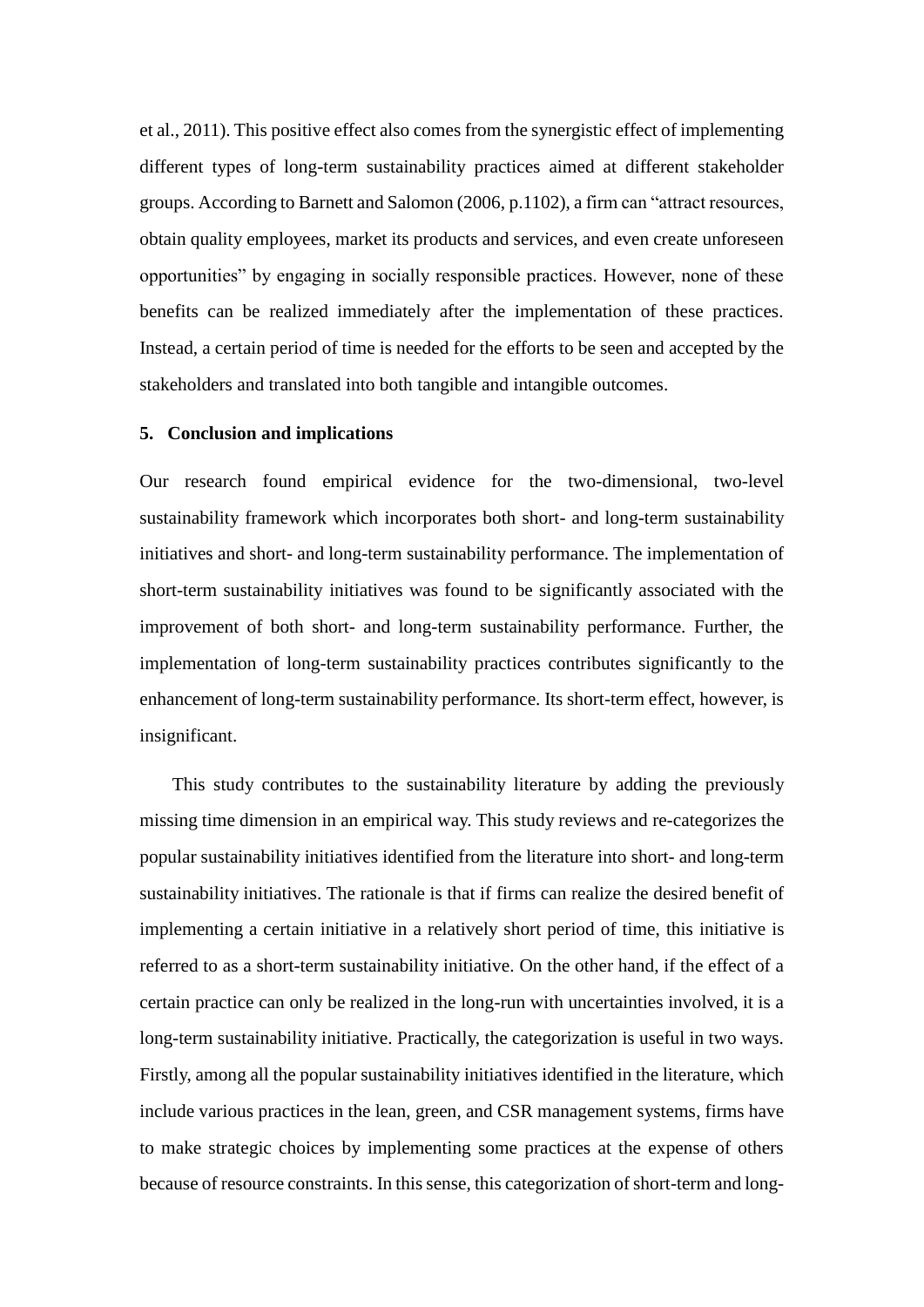term sustainability explains firms' preferences toward some sustainability practices over others. Secondly, in the current business environment where sustainability is increasingly emphasized, it is easier for firms to make strategic decisions on sustainability with a time dimension in mind. As short-term and long-term benefits are both crucial for the firms and society, with resource limits, how to balance the two could be difficult for firms as they need to survive the fierce competition in the present and leave room for future development. Thus, companies need clearer guidance on sustainability-related decision making.

This study is subjected to a number of limitations, each of which provides a possible direction for future research. First of all, the list of sustainability initiatives is composed based on a review of the existing literature. It may not be exhaustive. As a result, we suggest that future research make greater efforts to produce a more comprehensive sustainability initiatives list on which to apply the time dimension. Secondly, with respect with the time dimension of sustainability, longitudinal studies should be carried out to better capture the dynamics of sustainability initiatives and their effects on firm performance.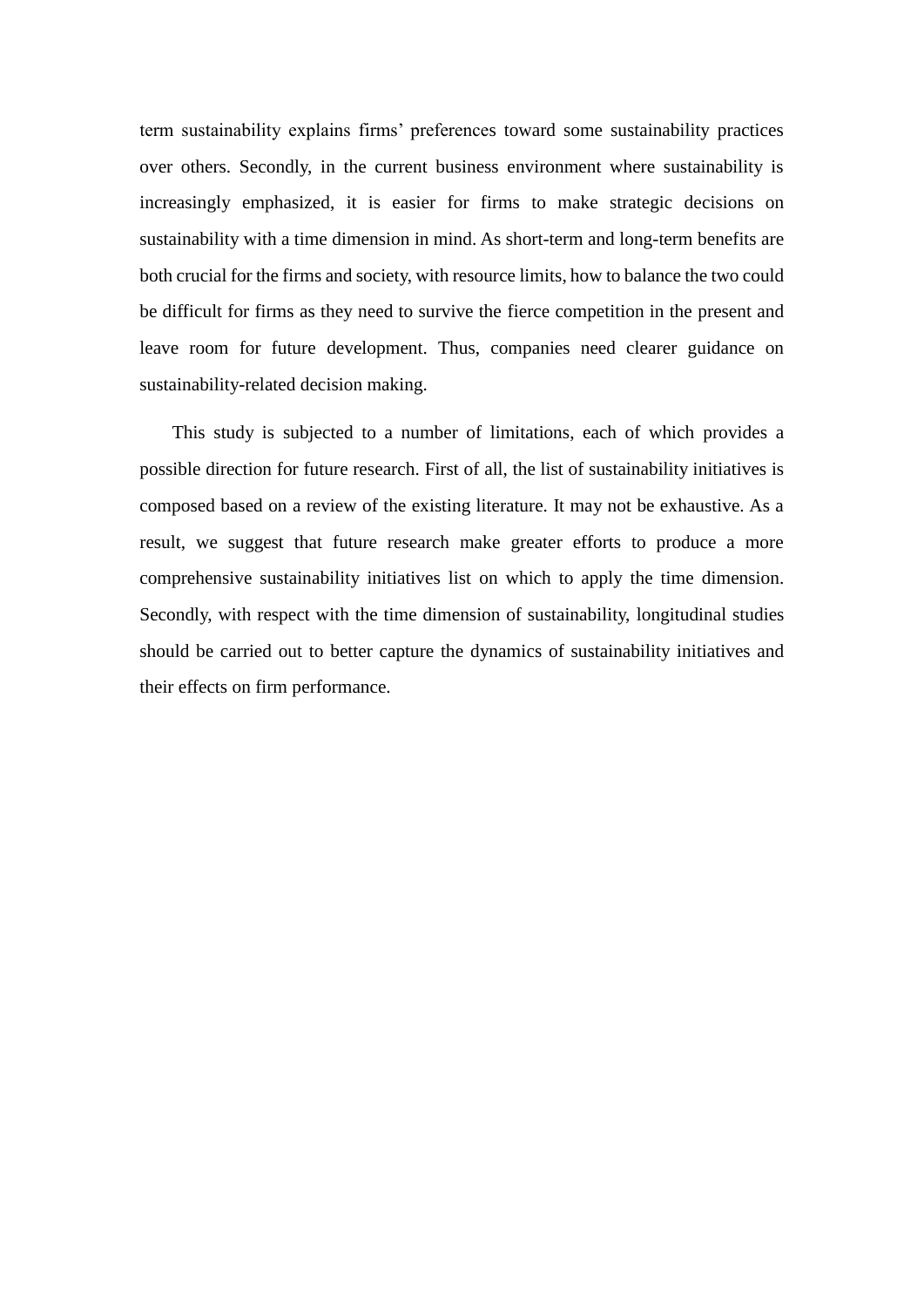#### **References**

- Abdul-Rashid, S.H., Sakundarini, N., Ghazilla, R.A.R., Thurasamy, R., 2017. The impact of sustainable manufacturing practices on sustainability performance: empirical evidence from Malaysia. International Journal of Operations & Production Management 37 (2): 182-204.
- Ahi, P., Searcy, C., 2013. A comparative literature analysis of definitions for green and sustainable supply chain management. Journal of Cleaner Production 52: 329-341.
- Alsmadi, M., Almani, A., Jerisat, R., 2012. A comparative analysis of lean practices and performance in the UK manufacturing and service sector firms. Total Quality Management & Business Excellence 23 (4): 381-396.
- Ameer, R., Othman, R., 2012. Sustainability practices and corporate financial performance: a study based on the top global corporations. Journal of Business Ethics 108: 61-79.
- Anderson, J.C., Gerbing, D.W., 1988. Structural equation modeling in practice: a review and recommended two-step approach. Psychol. Bull. 103(3): 411-423.
- Azadegan, A., Patel, P.C., Zangoueinezhad, A., Linderman, K., 2013. The effect of environmental complexity and environmental dynamism on lean practices. Journal of Operations Management 31: 193-212.
- Bansal, P., 2005. Evolving Sustainability: A Longitudinal Study of Corporate Sustainable Development. Strategic Management Journal 26: 197-218.
- Barnett, M.L., Salomon, R.M., 2006. Beyond dichotomy: the curvilinear relationship between social responsibility and financial performance. Strategic Management Journal 27: 1101-1122.
- Bhalla, G., Lin, L., 1987. Cross-cultural marketing research: A discussion of equivalence issues and measurement strategies. Psychology & Marketing 4: 275–285.
- Bortolotti, T., Boscari, S., Danese, P., 2015. Successful lean implementation: organizational culture and soft lean practices. Int. J. Production Economics 160: 182- 201.
- Bromiley, P., Rau, D., 2014. Towards a practice-based view of strategy. Strategic Management Journal 35: 1249-1256.
- Bromiley, P., Rau, D., 2016. Operations management and the resource based view: another view. Journal of Operations Management 41: 95-106.
- Chang, D., Kuo, L.R., 2008. The Effects of Sustainable Development on Firms' Financial Performance – An Empirical Approach. Sustainable Development 16: 365- 380.
- Conway, J.M., Lance, C.E., 2010. What reviewers should expect from authors regarding common method bias in organizational research. Journal of Business and Psychology 25: 325-334.
- De Giovanni, P., Vinzi, V.E., 2012. Covariance versus component-based estimations of performance in green supply chain management. Int. J. Production Economics 135: 907-916.
- Demeter, K., Matyusz, Z., 2011. The Impact of Lean Practices on Inventory Turnover. Int. J. Production Economics 133: 154-163.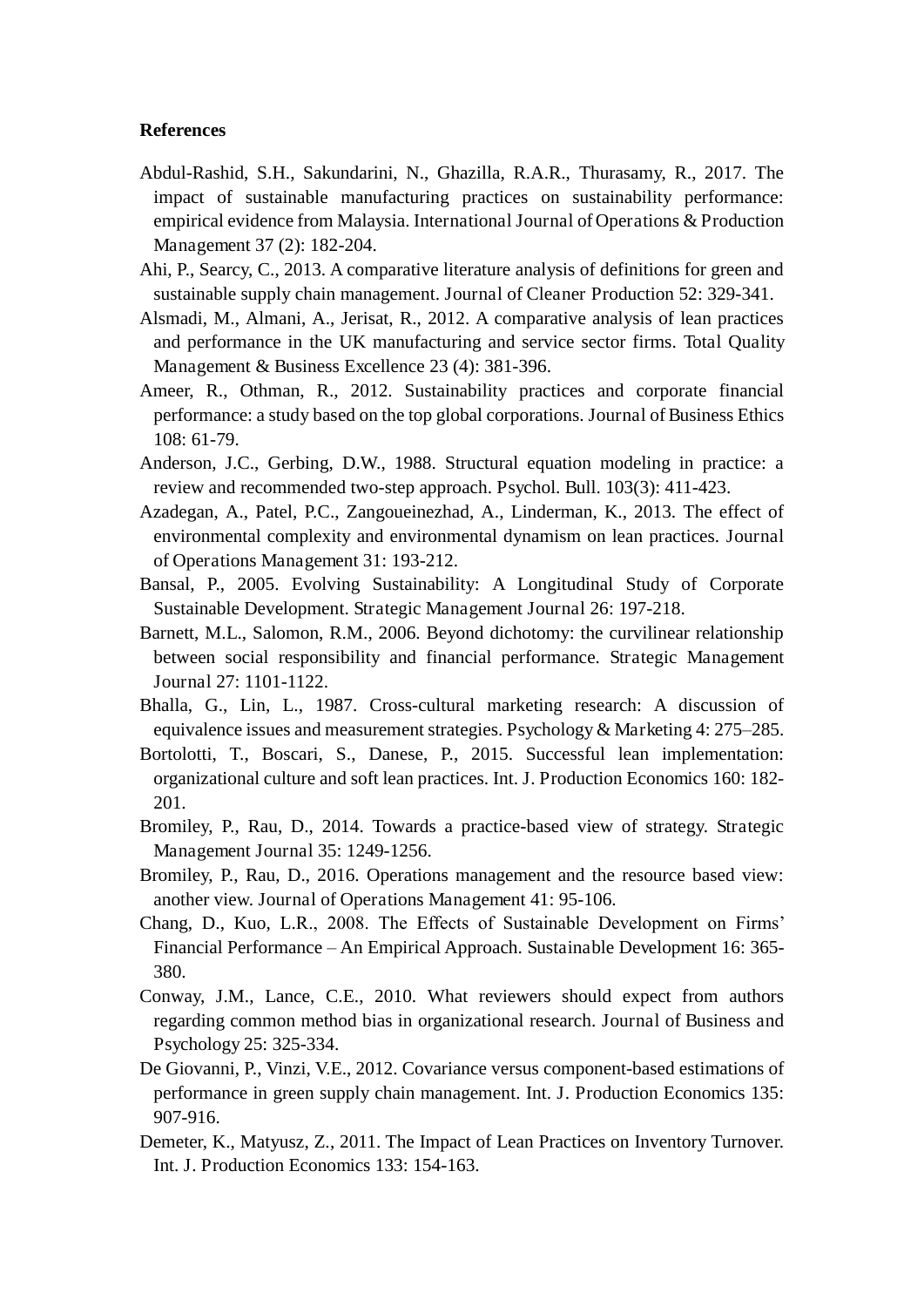- Du, S., Bhattacharya, C.B., Sen, S., 2011. Corporate social responsibility and competitive advantage: overcoming the trust barrier. Manag. Sci. 57: 1528-1545.
- Du, W., Pan, S.L., Zuo, M., 2013. How to balance sustainability and profitability in technology organizations: an ambidextrous perspective. IEEE Transactions on Engineering Management 60(2): 366-385.
- Dyllick, T., Hockerts, K., 2002. Beyond the business case for corporate sustainability. Business Strategy and the Environment 11: 130-141.
- Elkington, J., 1998. Cannibals with Forks: the triple-bottom-line of the  $21<sup>st</sup>$  century. New Society Publishers, Stoney Creek.
- Endrikat, J., Guenther, E., Hoppe, H., 2014. Making Sense of Conflicting Empirical Findings: A Meta-analytic Review of the Relationship between Corporate Environmental and Financial Performance. European Management Journal 32(5): 735-751.
- Fang, T., 2011. Yin Yang: A New Perspective on Culture. Management and Organization Review 8(1): 25–50.
- Fullerton, R.R., Kennedy, F.A., Widener, S.K., 2014. Lean Manufacturing and Firm Performance: the Incremental Contribution of Lean Management Accounting Practices. Journal of Operations Management 32(7-8): 414-428.
- Fullerton, R.R., McWatters, C.S., Fawson, C., 2003. An examination of the relationships between JIT and financial performance. Journal of Operations Management 21: 383-404.
- Galeazzo, A., Furlan, A., Vinelli, A., 2014. Lean and green in action: interdependencies and performance of pollution prevention projects. Journal of Cleaner Production 85: 191-200.
- Gimenez, C., Sierra, V., Rodon, J., 2012. Sustainable Operations: their impact on the triple bottom line. Int. J. Production Economics 140: 149-159.
- Gonzalez, P., Sarkis, J., Adenso-Diaz, B., 2008. Environmental management system certification and its influence on corporate practices – evidence from the automotive industry. International Journal of Operations & Production Management 28(11): 1021-1041.
- Hahn, T., Figge, F., Pinkse, J., Preuss, L., 2010. Trade-offs in corporate sustainability: you can't have your cake and eat it. Business Strategy and the Environment 19: 217- 229.
- Hahn, T., Pinkse, J., Preuss, L., Figge, F., 2014. Tensions in corporate sustainability: towards an integrative framework. Journal of Business Ethics, DOI: 10.1007/s10551- 014-2047-5.
- Hahn, T., Pinkse, J. Preuss, L., Figge, F., 2016. Ambidexterity for corporate social performance. Organization Studies 37(2): 213-235.
- Hair, Jr. J.F., Black, W.C., Babin, B.J., Anderson, R.E., 2010. Multivariate data analysis. 7<sup>th</sup> Ed. Pearson Education, Inc., New Jersey: US.
- Hajmohammad, S., Vachon, S., Klassen, R.D., Gavronski, I., 2013. Lean Management and Supply Management: Their Role in Green Practices and performance. Journal of Cleaner Production 39: 312-320.
- Hart, S.L., Milstein, M.B., 2003. Creating sustainable value. The Academy of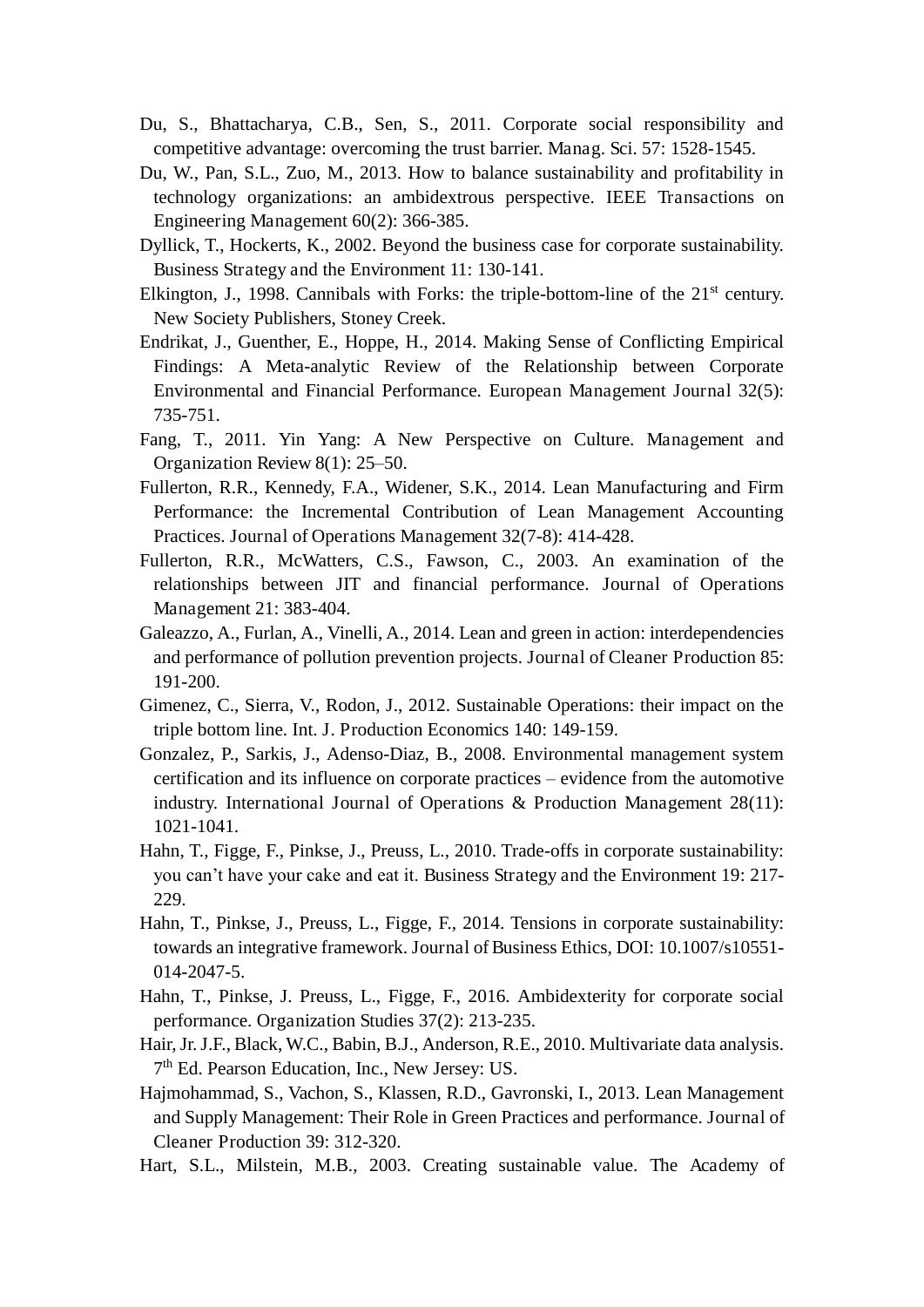Management Executive 17: 56-69.

- Heizer, J., Render, B., 2006. Operations Management. 8th ed. Pearson Prentice Hall. Upper Saddle River: the US.
- Hofer, C., Eroglu, C., Hofer, A.R., 2012. The Effect of Lean Production on Financial Performance: The Mediating Role of Inventory Leanness. International Journal of Production Economics 138 (2): 242-253.
- Hörisch, J., Freeman, R. E., Schaltegger, S., 2014. Applying Stakeholder Theory in Sustainability Management: Links, Similarities, Dissimilarities, and a Conceptual Framework. Organization & Environment 27 (4): 328-346.
- Horvathova, E., 2012. The Impact of Environmental Performance on Firm Performance: short-term Costs and Long-term Benefits? Ecological Economics 84: 91-97.
- Inoue, Y., and Lee, S., 2011. Effects of different dimensions of Corporate Social Responsibility on corporate financial performance in tourism-related industries. Tourism Management 32(4): 790-804.
- Jabbour, C.J.C. Jabbour, A.B.L.S., Govindan, K., Teixeira, A.A., de Souza Freitas, W. R., 2013. Environmental management and operational performance in automotive companies in Brazil: the role of human resource management and lean manufacturing. Journal of Cleaner Production 47: 129-140.
- Jabbour, A., Jabbour, C., Latan, H., Teixeira, A., Oliveira, L., 2014. Quality Management, Environmental Management Maturity, Green Supply Chain Practices and Green Performance of Brazilian Companies with ISO 14001 Certification: Direct and Indirect Effects. Transportation Research Part E 67: 39-51.
- Khanchanapong, T., Prajogo, D., Sohal, A.S., Cooper, B.K., Yeung, A.C.L., Cheng, T.C.E., 2014. The unique and complementary effects of manufacturing technologies and lean practices on manufacturing operational performance. Int. J. Production Economics 153: 191-203.
- King, A.A., Lenox, M.J., 2001. Lean and Green? An Empirical Examination of the Relationship between Lean Production and Environmental Performance. Production and Operations Management 10(3): 244-256.
- Kurapatskie, B., Darnall, N., 2013. Which corporate sustainability activities are associated with greater financial payoffs? Business Strategy and the Environment 22: 49-61.
- Lai, K., Wu, S.J., Wong, C.W.Y., 2013. Did reverse logistics practices hit the triple bottom line of Chinese manufacturers? Int. J. Production Economics, 146(1): 106- 117.
- Lambert, D.M., Harrington, T.C., 1990. Measuring nonresponse bias in customer service mail surveys. Journal of Business Logistics 11(2): 5-25.
- Laosirihongthong, T., Adebanjo, D., Tan, K.C., 2012. Green supply chain management practices and performance. Industrial Management & Data Systems 113(8): 1088- 1109.
- Lewis, M.A., 2000. Lean Production and Sustainable Competitive Advantage. International Journal of Operations & Production Management 20(8): 959-978.
- Li, P.P., 2012. Toward an integrative framework of indigenous research: The geocentric implications of Yin-Yang Balance. Asia Pac J Manag. 29: 849–872.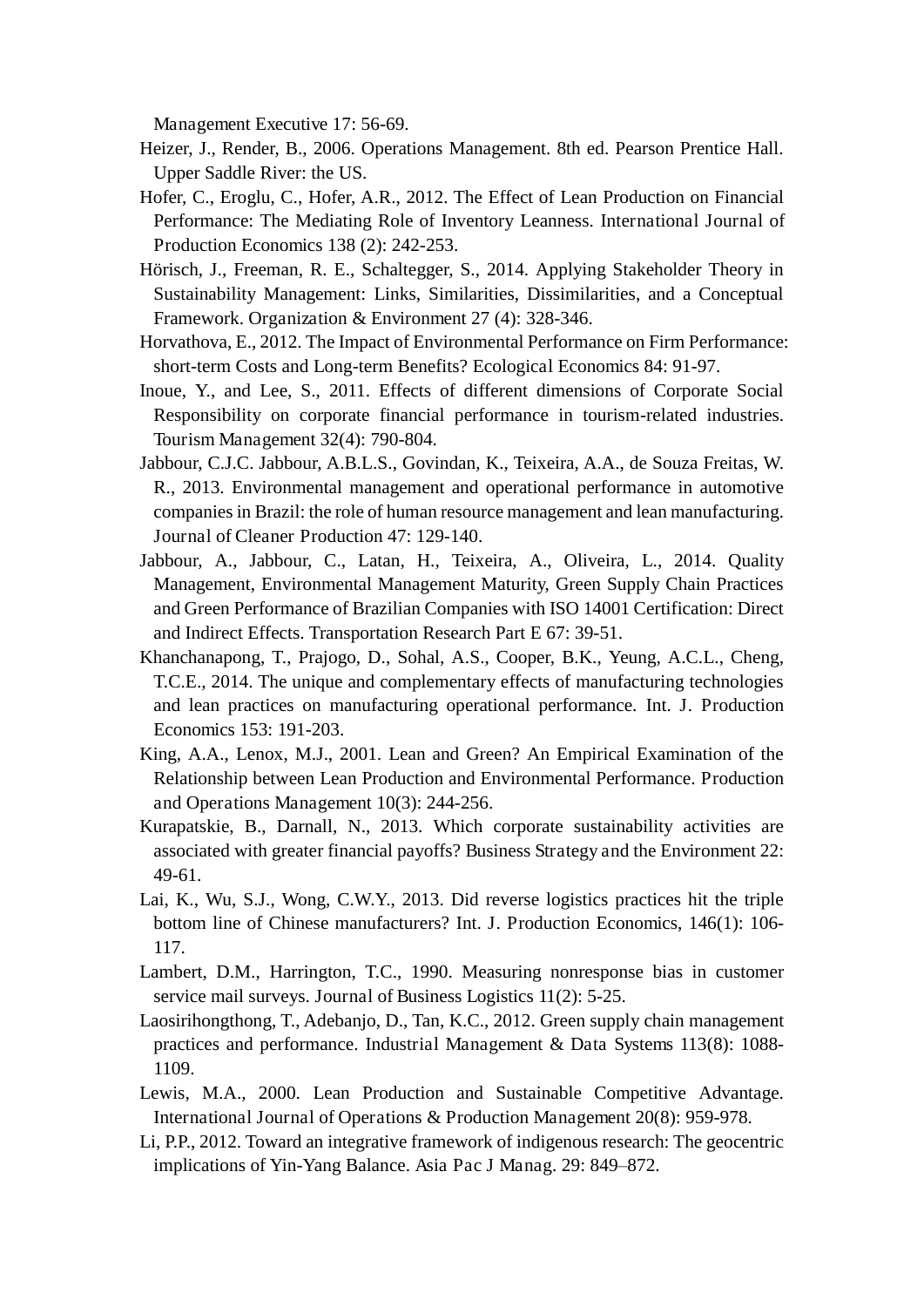- Linton, J.D., Klassen, R., Jayaraman, V., 2007. Sustainable supply chains: an introduction. Journal of Operations Management 25(6): 1075–1082.
- Lioui, A., Sharma, Z., 2012. Environmental Corporate Social Responsibility and Financial Performance: Disentangling Direct and Indirect Effects. Ecological Economics 78: 100-111.
- Lo, C.K.Y., Yeung, A.C.L., Cheng, T.C.E., 2012. The Impact of Environmental Management Systems on Financial Performance in Fashion and Textiles Industries. Int. J. Production Economics 135: 561-567.
- Lopez-Gamero, M.D., Molina, J.F., Claver-Cortes, E., 2009. The Whole Relationship between Environmental Variables and Firm Performance: Competitive Advantage and Firm Resources as Mediator Variables. Journal of Environmental Management 90: 3110-3121.
- Lozano, R., 2012. Towards better embedding sustainability into companies' systems: an analysis of voluntary corporate initiatives. Journal of Cleaner Production 25: 14- 26.
- Lozano, R., Carpenter, A., Huisingh, D., 2015. A review of 'theories of the firm' and their contributions to corporate sustainability. Journal of Cleaner Production 106: 430-442.
- Lu, W., Chau, K.W., Wang, H., Pan, W., 2014. A decade's debate on the nexus between corporate social and corporate financial performance: a critical review of empirical studies 2002-2011. Journal of Cleaner Production 79: 195-206.
- Luo, X., Bhattacharya, C.B., 2006. Corporate social responsibility, customer satisfaction, and market value. L. Mark. 70: 1-18.
- Maletic, M., Maletic, D., Gomiscek, B., 2016. The impact of sustainability exploration and sustainability exploitation practices on the organizational performance: a crosscountry comparison. Journal of Cleaner Production 138: 158-169.
- March, J.G., 1991. Exploration and exploitation in organizational learning. Organization Science 2: 71-87.
- Martinez-Jurado, P. J., Moyano-Fuentes, J., 2014. Lean management, supply chain management and sustainability: a literature review. Journal of Cleaner Production 85: 134-150.
- Moon, S., Bae, S., Jeong, M., 2014. Corporate sustainability and economic performance: an empirical analysis of a voluntary environmental program in the USA. Business Strategy and the Environment 23:524-546.
- Nawanir, G., Teong, L.K., Othman, S.N., 2013. Impact of lean practices on operations performance and business performance: some evidence from Indonesian manufacturing companies. Journal of Manufacturing Technology Management 24(7): 1019-1050.
- Ng, R., Low, J.S.C., Song, B., 2015. Integrating and implementing lean and green practices based on proposition of Carbon-value efficiency metric. 95: 242-255.
- Patton, M.Q., 2002. Qualitative research & evaluation methods, 3<sup>rd</sup> ed. Sage: CA, California.
- Prajogo, D., Tang, A.K.Y., Lai, K., 2012. Do firms get what they want from ISO 14001 adoption?: an Australian perspective. Journal of Cleaner Production 33: 117-126.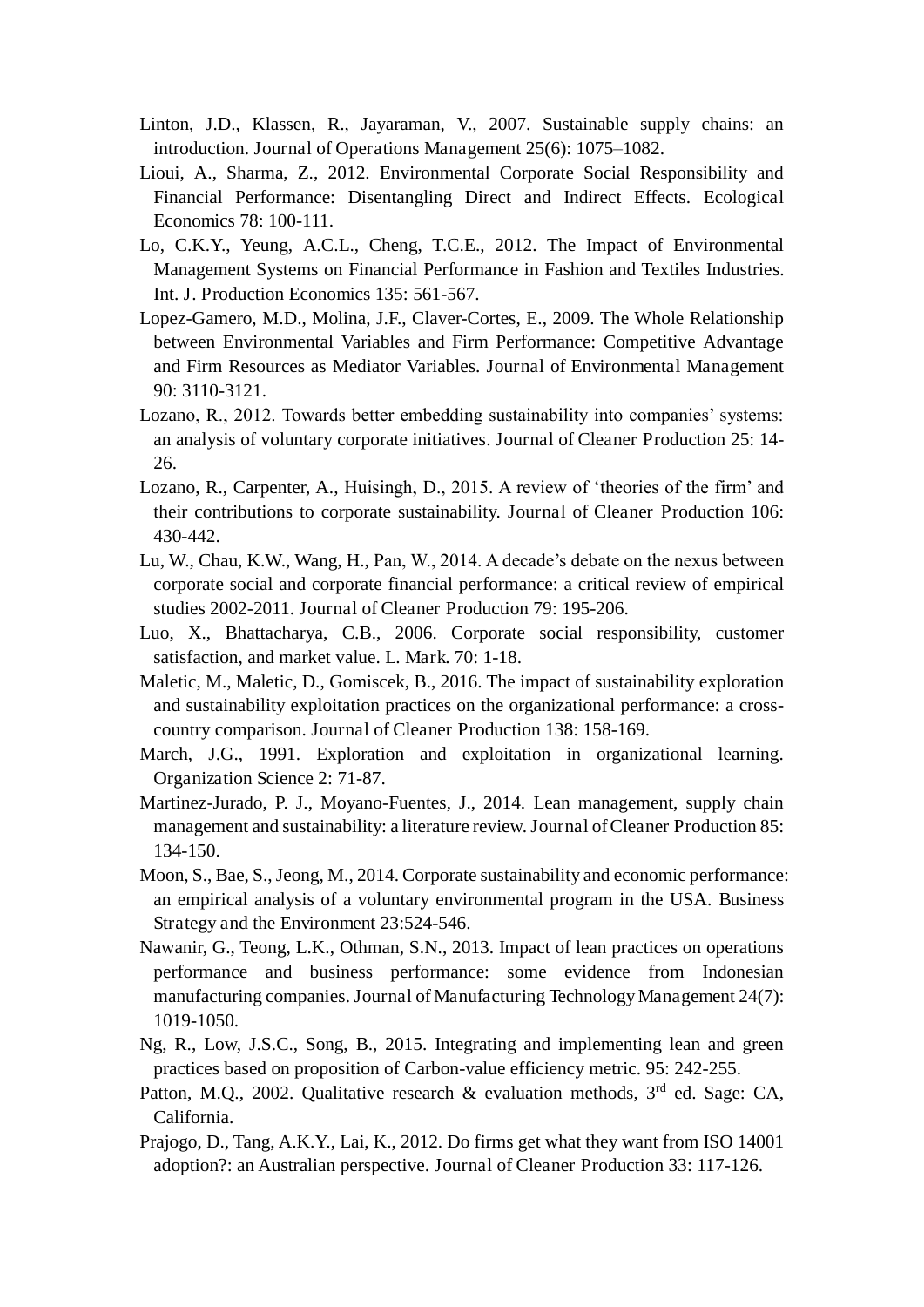- Pullman, M.E., Maloni, M.J., Carter, C.R., 2009. Food for thought: social versus environmental sustainability practices and performance outcomes. Journal of Supply Chain Management 45(4): 38-54.
- Raisch, S., Birkinshaw, J., 2008. Organizational ambidexterity: antecedents, outcomes, and moderators. Journal of Management 34 (3): 375-409.
- Rodriguez, D., Buyens, D., Van Landeghem, H., Lasio, V., 2015. Impact of lean production on perceived job autonomy and job satisfaction: an experimental study. Human Factors and Ergonomics in Manufacturing and Service Industries 00(00): 1- 18.
- Rothenberg, S., Pil, F.K., Maxwell, J., 2001. Lean, green, and the quest for superior environmental performance. Production and Operations Management 10(3): 228-243.
- Sambasivan, M., Bah, S.M., Jo-Ann, H., 2013. Making the Case for Operating "Green": Impact of Environmental Proactivity on Multiple Performance Outcomes of Malaysian Firms. Journal of Cleaner Production, 42: 69-82.
- Sarkis, J., Helms, M.M., Hervani, A.A., 2010. Reverse logistics and social responsibility. Corp. Soc. Responsib. Environ. Manag. 17: 337-354.
- Schrettle, S., Hinz, A., Scherrer-Rathje, M., Friedli, T., 2014. Turning sustainability into action: explaining firms' sustainability efforts and their impact on firm performance. Int. J. Production Economics 147: 73-84.
- Searcy, C., 2016. Measuring enterprise sustainability. Business Strategy and the Environment, 25:120-133.
- Shah, R., Ward, P.T., 2003. Lean Manufacturing: context, practice bundles, and performance. Journal of Operations Management 21: 129-149.
- Shah, R., Ward, P. T., 2007. Defining and developing measures of lean production. Journal of Operations Management 25: 785-805.
- Sharma, S., Vredenburg, H., 1998. Proactive corporate environmental strategy and the development of competitive valuable organizational capabilities. Strategic Management Journal 19: 729-752.
- Surroca, J., Tribo, J.A., Waddock, S., 2010. Corporate responsibility and financial performance: the role of intangible resources. Strategic Management Journal 31: 463-490.
- Verrier, B. Rose, B. Caillaud, E. and Remita, H., 2014. Combining organizational performance with sustainable development issues: the lean and green project benchmarking repository. Journal of Cleaner Production, 85: 83-93.
- Wagner, M., Schaltegger, S., 2004. The effect of corporate environmental strategy choice and environmental performance on competitiveness and economic performance: an empirical analysis in EU manufacturing. European Management Journal 22(5): 557-572.
- Wang, T., Bansal, P., 2012. Social Responsibility in New Ventures: Profiting from a Long-term Orientation. Strategic Management Journal 33: 1135-1153.
- Ward, P.T., McCreery, J.K., Pitzman, L.P., Sharma, D., 1998. Competitive priorities in operations management. Decision Sciences 29(4): 1035-1046.
- Ward, P.T., Zhou, H., 2006. Impact of information technology integration and lean/justin-time practices on lean-time performance. Decision Sciences 37(2): 177-203.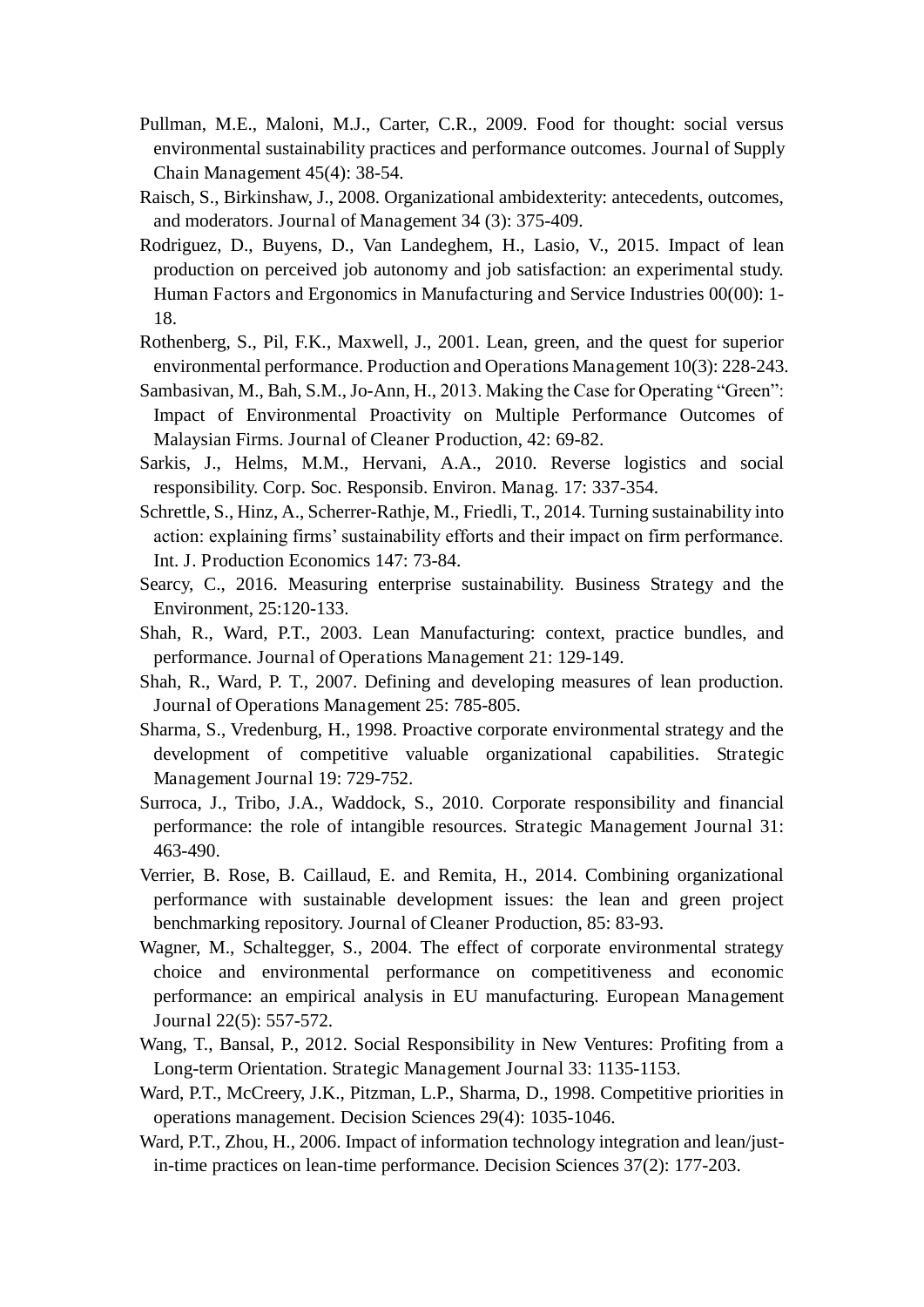- World Commission on Environment and Development (WCED), 1987. Our Common Future. Oxford: Oxford University Press.
- Wu, S.J., Melnyk, S.A., Flynn, B.B., 2010. Operational capabilities: the secret ingredient. Decision Sciences 41(4): 721-754.
- Yang, M.G., Hong, P., Modi, S.B., 2011. Impact of Lean Manufacturing and Environmental Management on Business Performance: An Empirical Study of Manufacturing Firms. Int. J. Production Economics 129: 251-261.
- Zhu, Q., Sarkis, J., Lai, K., 2013. Institutional-based Antecedents and Performance Outcomes of Internal and External Green Supply Chain Management Practices. Journal of Purchasing & Supply Management 19: 106-117.
- Zulkiffli, S., Perera, N., 2011. A Literature Analysis on Business Performance for SEMs - Subjective or Objective Measures? 2011 SIBR Conference on Interdisciplinary Business and Economics Research (pp. 1-9). Bangkok, Thailand.

Appendix A: The Survey Instrument

Dear participant,

The purpose of the survey is to identify the balance of short- and long-term sustainability practices to achieve short- and long-term performance.

To respond to this survey you should be at the management level and/or in charge of the operations in your organization. The survey would take roughly 30 minutes to complete. All responses will be held in strict confidence and no contact or company information will be traced to any individual or company and all reports will be generated in an aggregate fashion anonymously.

Many thanks for your support and cooperation!

Yours Sincerely,

Research team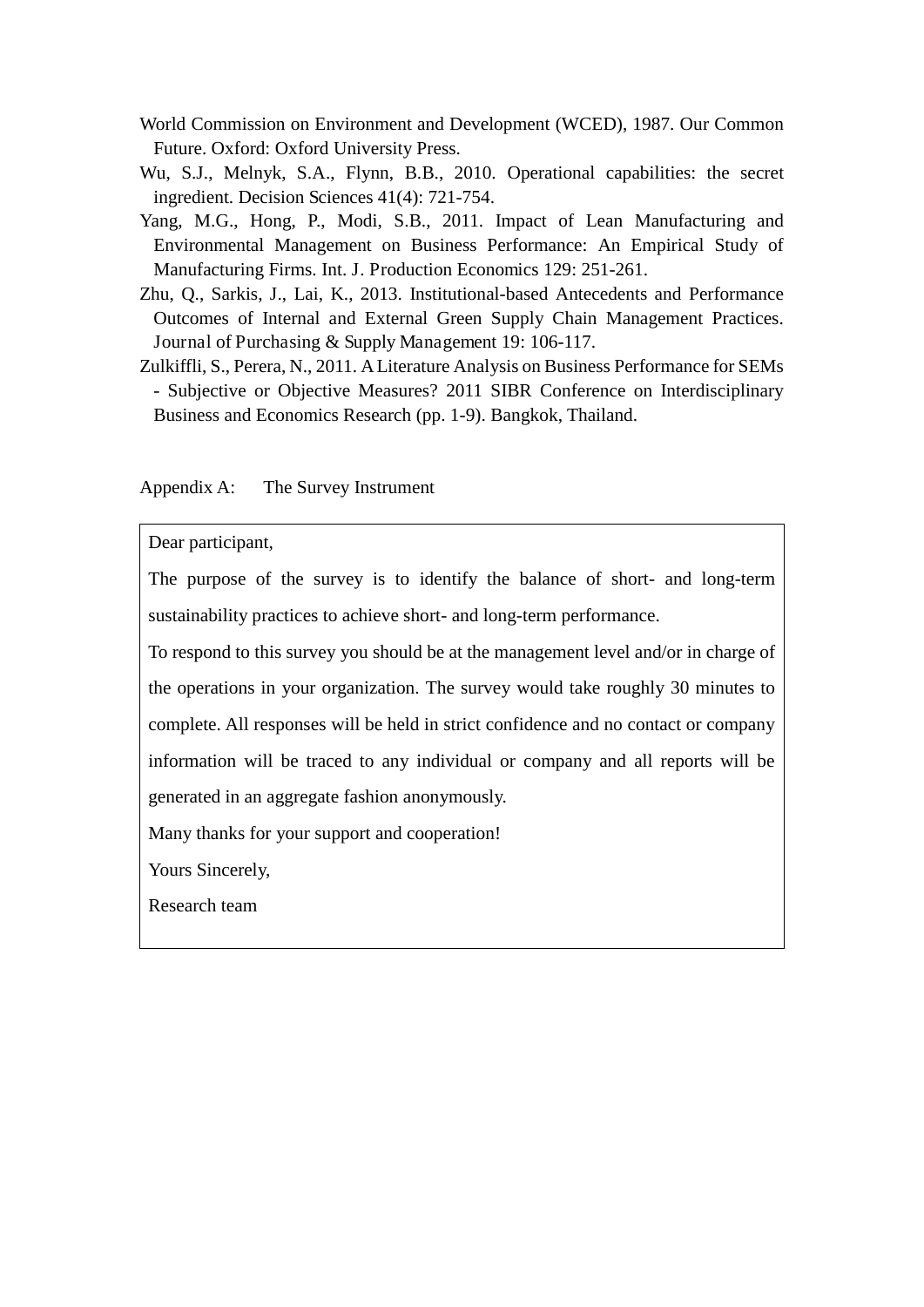#### **Section A**

Based on the reality and current practice in your organization, please indicate the extent to which you agree or disagree with the following statements  $(1 = \text{very strongly disagree})$ ;  $2 =$  strongly disagree;  $3 =$  mildly strongly disagree;  $4 =$  disagree;  $5 =$  neither disagree nor agree;  $6 = \text{agree}$ ;  $7 = \text{mildly strongly agree}$ ;  $8 = \text{strongly agree}$ ; and  $9 = \text{very strongly}$ agree)

A1: We produce on a JIT basis

A2: We undertake programs for quality improvement and control

A3: We have systematic procedures to ensure all equipment are under regular maintenance

A4: We make extensive use of statistical techniques to reduce process variance

A5: Our equipment is grouped to produce a continuous flow of families of products

A6: We use Life Cycle Analysis (LCA) for product design

A7: We have clear environmental management policy

#### **Section B**

Based on the reality and current practice in your organization, please indicate the extent to which you agree or disagree with the following statements  $(1 = \text{very strongly disagree})$ ;  $2 =$  strongly disagree;  $3 =$  mildly strongly disagree;  $4 =$  disagree;  $5 =$  neither disagree nor agree;  $6 = \text{agree}$ ;  $7 = \text{mildly strongly agree}$ ;  $8 = \text{strongly agree}$ ; and  $9 = \text{very strongly}$ agree)

B1: We have systematic procedures to improve employee satisfaction

B2: We conduct regular customer surveys to hear customer voice/concerns

B3: We have systematic procedures to take customer preference into our product development

B4: We are responsible for product quality throughout the product life cycle

B5: We work with our suppliers on a fair and transparent basis

B6: We make philanthropic donations to the society

#### **Section C**

Please indicate the extent to which your organization has experienced changes in the following aspects within one year of the implementation of the practices listed in